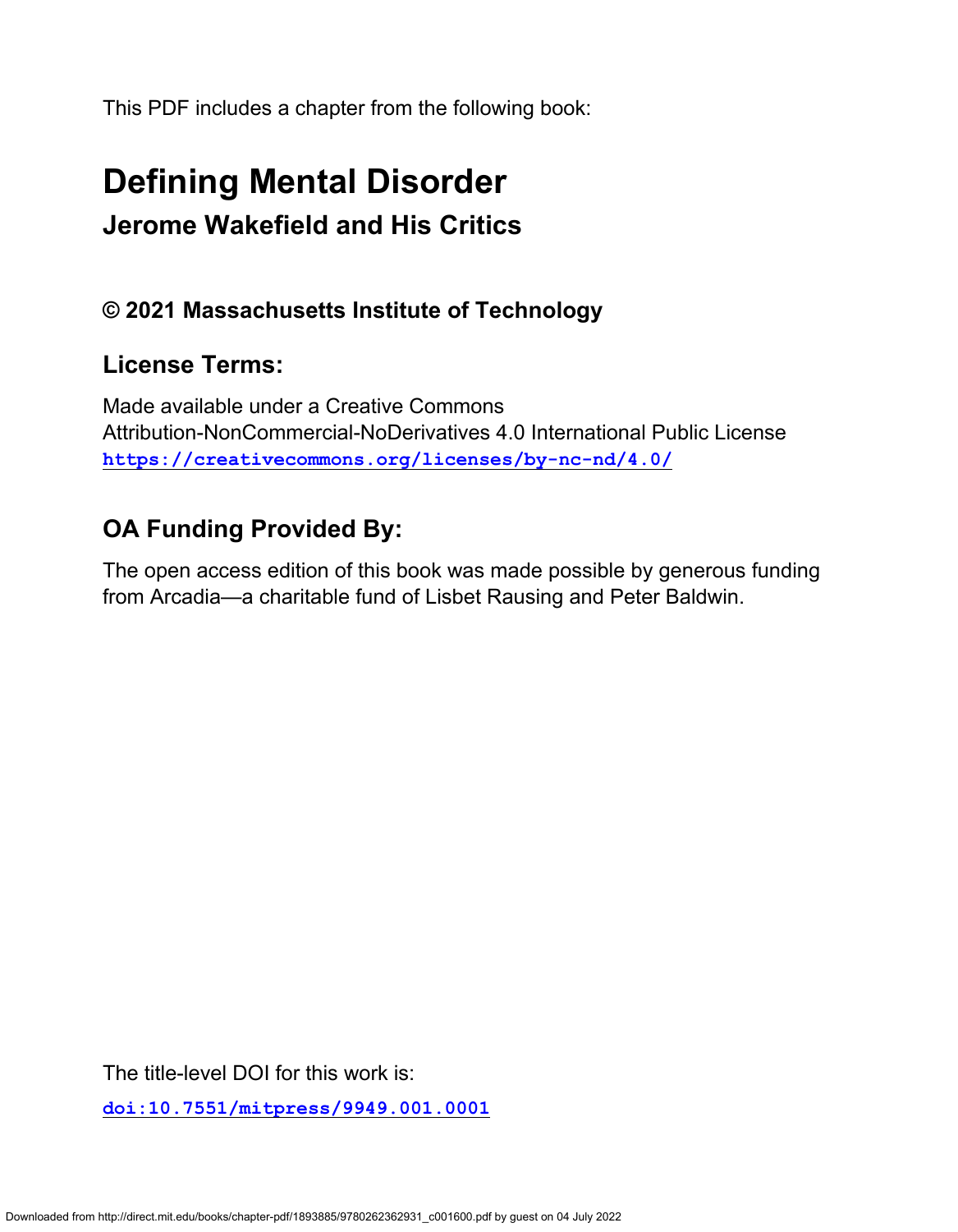## **17 Does Developmental Plasticity Pose a Challenge to the Harmful Dysfunction Analysis? Reply to Justin Garson**

**Jerome Wakefield**

I have learned much from Justin Garson's insightful writings on the concepts of biological function and dysfunction (e.g., Garson 2016; Garson and Piccinini 2014), and I am grateful to him for his contribution to this volume that pushes his thinking about these concepts in some fresh directions. His paper usefully opens up the area of evolutionary developmental biology (known as "evo-devo") as an additional empirical domain in which to explore the validity of my harmful dysfunction analysis (HDA) of medical, including mental, disorder. The HDA claims that "disorder" refers to "harmful dysfunction," where dysfunction is the failure of some feature to perform a natural function for which it is biologically designed by evolutionary processes and harm is judged in accordance with social values (First and Wakefield 2010, 2013; Spitzer 1997, 1999; Wakefield 1992a, 1992b, 1993, 1995, 1997a, 1997b, 1997c, 1997d, 1998, 1999a, 1999b, 2000a, 2000b, 2001, 2006, 2007, 2009, 2011, 2014, 2016a, 2016b; Wakefield and First 2003, 2012). There has been only minimal attention to this area in the discussion of the HDA; one earlier interchange on this topic between Richters and Hinshaw (1999) and me (Wakefield 1999b) is reconsidered below, and the field has grown dramatically since then. A detailed analysis of evo-devo's implications for the HDA is long overdue, and I welcome Garson's invitation to return to this topic.

Many prominent critics of the HDA's approach to medical disorder agree with the idea that a disorder involves a dysfunction but disagree with the HDA's evolutionary interpretation of biological function and dysfunction (e.g., see the papers by Murphy and Lemoine in this volume and my replies). In contrast, Garson agrees with me that the concepts of biological function and dysfunction are best understood in evolutionary terms and instead targets the claim that medical disorder presupposes biological dysfunction.

Like some other prominent critics of the HDA (e.g., see my reply to Cooper in this volume), Garson holds that disorders can be naturally selected. He thinks this is possible because when naturally selected features that were adaptive in earlier species environments are maladaptively mismatched to today's altered environment, the mismatch between our biologically designed nature and the environment is or can be a disorder,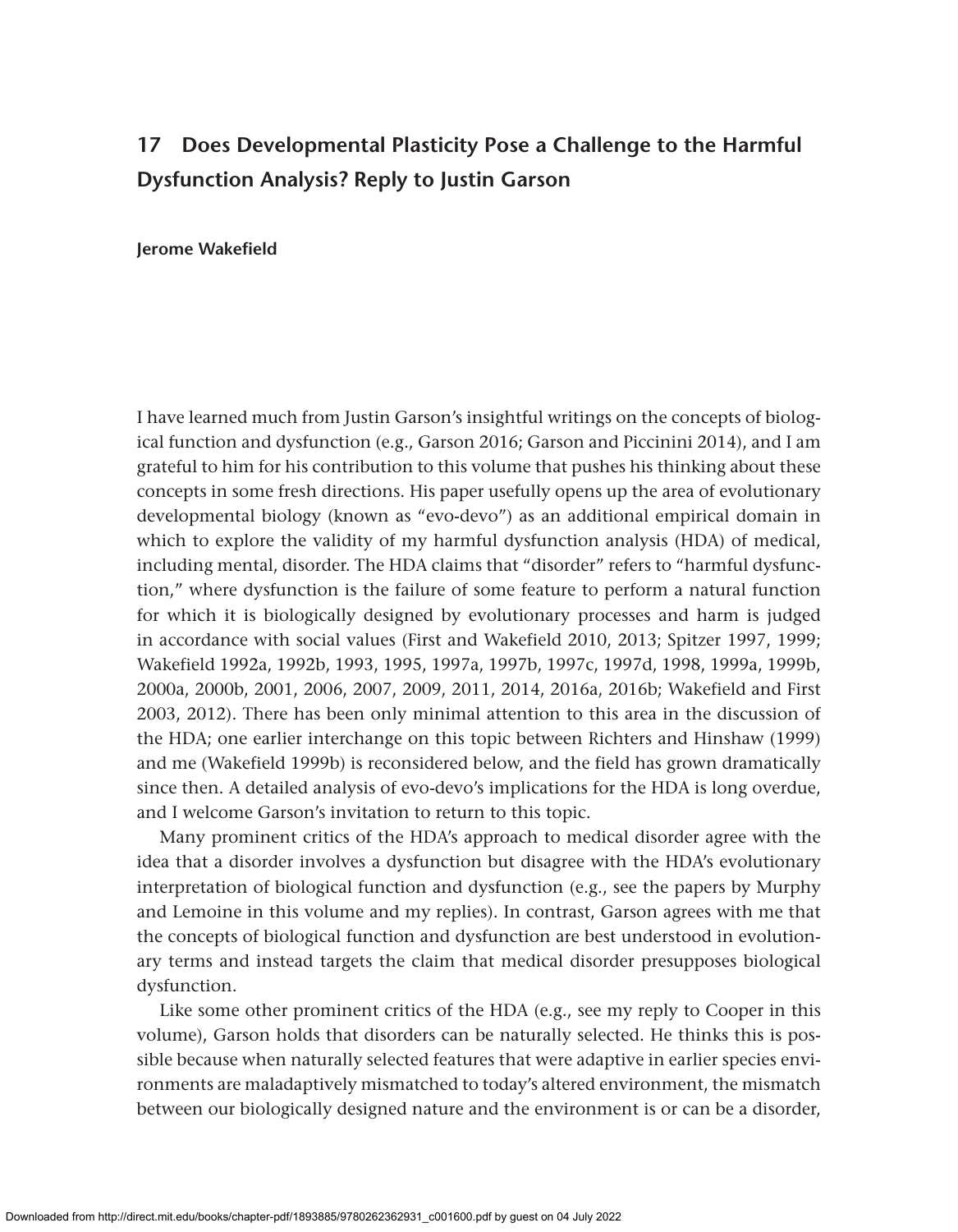contradicting the HDA's dysfunction requirement. No doubt many of our problems are due to such mismatches. However, as I shall show, this is not how our concept of disorder works and for good reason if the concept is to form the foundation of a viable medical discipline of psychiatry that resists antipsychiatric critiques.

Garson's "mismatch" argument is multilayered. He presents the evolved mismatch objection in three somewhat different forms. I will disentangle and somewhat reassemble the various arguments and build up to his main argument in steps parallel to his three arguments.

### **First Version: The Evolutionary Mismatch Objection**

Garson initially argues for a standard form of the mismatch objection to the HDA that he christens the "evolved mismatch critique." In general, the recent evo-devo literature characterizes evolutionary mismatches as arising "upon exposure to an entirely novel environment, or to an environment that is beyond the evolved physiology and adaptive capacity of the individual" (Low and Gluckman 2016, 69). Moreover, such exposure occurs regularly because, as an authoritative book in the field explains, one of the "fundamental principles of evolutionary medicine" is that "humans now live in very different ways and in different environments from those where the majority of selective processes affecting the modern human phenotype operated. In this respect we are biologically 'mismatched' to many aspects of our current environment" (Gluckman et al. 2016, 162). These authors describe the general idea of evolutionary mismatches as follows:

Environmental factors acting during the phase of developmental plasticity interact with genotypic variation to change the capacity of the organism to cope with its environment in later life. Because the postnatal environment can change dramatically, whereas the intrauterine environment is relatively constant over generations, it may well be that much of humankind is now living in an environment beyond that for which we evolved. (Gluckman and Hanson 2006b, 4)

Evolutionary change is slow and our social and physical environments have changed very fast through the broader processes of cultural evolution.…The biological processes that determined our present structure and function largely evolved in very different environments from those we now inhabit. Thus, the most common way in which evolutionary pathways are associated with ill-health is through the consequential mismatch that can arise…when an individual lives in an environment which is evolutionarily novel or where the individual's evolved capacity to adapt is exceeded. One example…is obesity and its associated morbidities. Another example is the mismatch between the evolved reproductive decline in women, starting in the fourth decade of life, and the pattern of reproduction shaped by cultural evolution and widely practiced in modern societies, with later pregnancies and resulting demand for fertility services. Scurvy represents a historical example of mismatch.... During human evolution there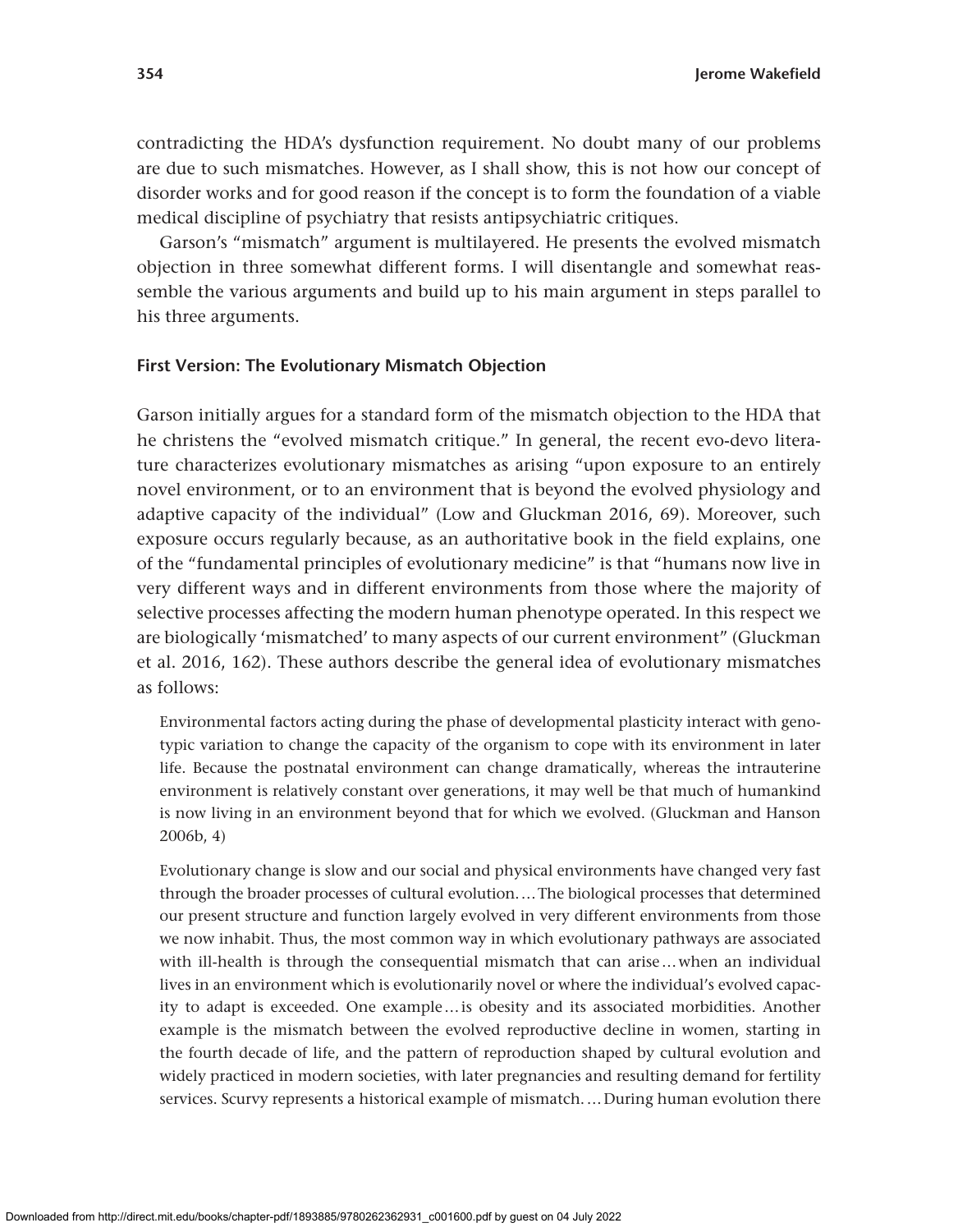was continual access to fruit, and thus the mutation which led to our inability to synthesize vitamin C was "neutral" until exposed by an evolutionary novelty produced by cultural evolution (i.e., boats capable of long sea voyages during which a dietary source of vitamin C was absent).…Given that humans and our hominin ancestors survived as hunters and foragers for 99% of our existence, it can be argued that selection has driven our biology and metabolism to be better matched to the physical activity and diet that characterized the foraging way of life. From this perspective, the current global epidemic of metabolic disease can be understood, in part, as a result of a mismatch between our 'ancient' foraging-adapted genome and our rapidly changing modern diet and lifestyle. (Gluckman et al. 2016, 167, 210)

The objection to the HDA based on evolutionary mismatches is simply that problematic mismatches between an individual's naturally selected nature and environmental context are disorders, and thus dysfunction is not necessary for disorder. Garson notes that this is a "long-standing objection" that "Wakefield's opponents have repeatedly raised" and insists that "the evolved mismatch critique, when properly understood, undermines Wakefield's analysis." So, despite having addressed this objection before (Horwitz and Wakefield 2012; Wakefield 1999a, 2010), I consider the reasons for rejecting Garson's version of the mismatch thesis, which he poses as follows:

What if some of our devastating psychiatric ailments, such as major depression, anxiety disorders, psychopathy, and so on, actually *benefited* our Pleistocene ancestors? What if, moreover, the *fact* that they benefited those ancestors partly explains why they are around today? Then, if we accept the selected effects theory of function, we would have to say that those disorders do not arise from "dysfunctions." They would be adaptations. Furthermore, if we accept the HD analysis, we would be forced to conclude that depression (say) is not actually a mental disorder. That strikes me as deeply counterintuitive. It seems to me that depression, particularly when severe enough to lead to hospitalization or suicide attempts, constitutes a paradigmatic mental disorder, regardless of how it happened to evolve.

Evolutionary mismatches are of course real and important to understand. However, Garson applies this perspective not as a scientific causal hypothesis to explain some problem but as a conceptual thesis about the meaning of "disorder." The best evidence against such a conceptual evolutionary mismatch thesis is our actual disorder judgments. Known mismatches between our evolved natures and current environmental conditions, no matter how problematic, are not intuitively considered disorders. For example, the evolved desire for sex with people other than one's partner is mismatched with our monogamous social mores, the evolved desire for high-fat and sweet foods is harmfully mismatched with the overabundance of such foods in our environment, and our evolved aggressive and fight-or-flight impulses when stressfully interacting with others are mismatched with our dense, high-interaction, and often frustrating social environments, but none of these mismatches are in themselves considered disorders, although they are certainly *risk factors* for developing disorders. The early age of puberty is mismatched to the age of social maturity in our complex society, and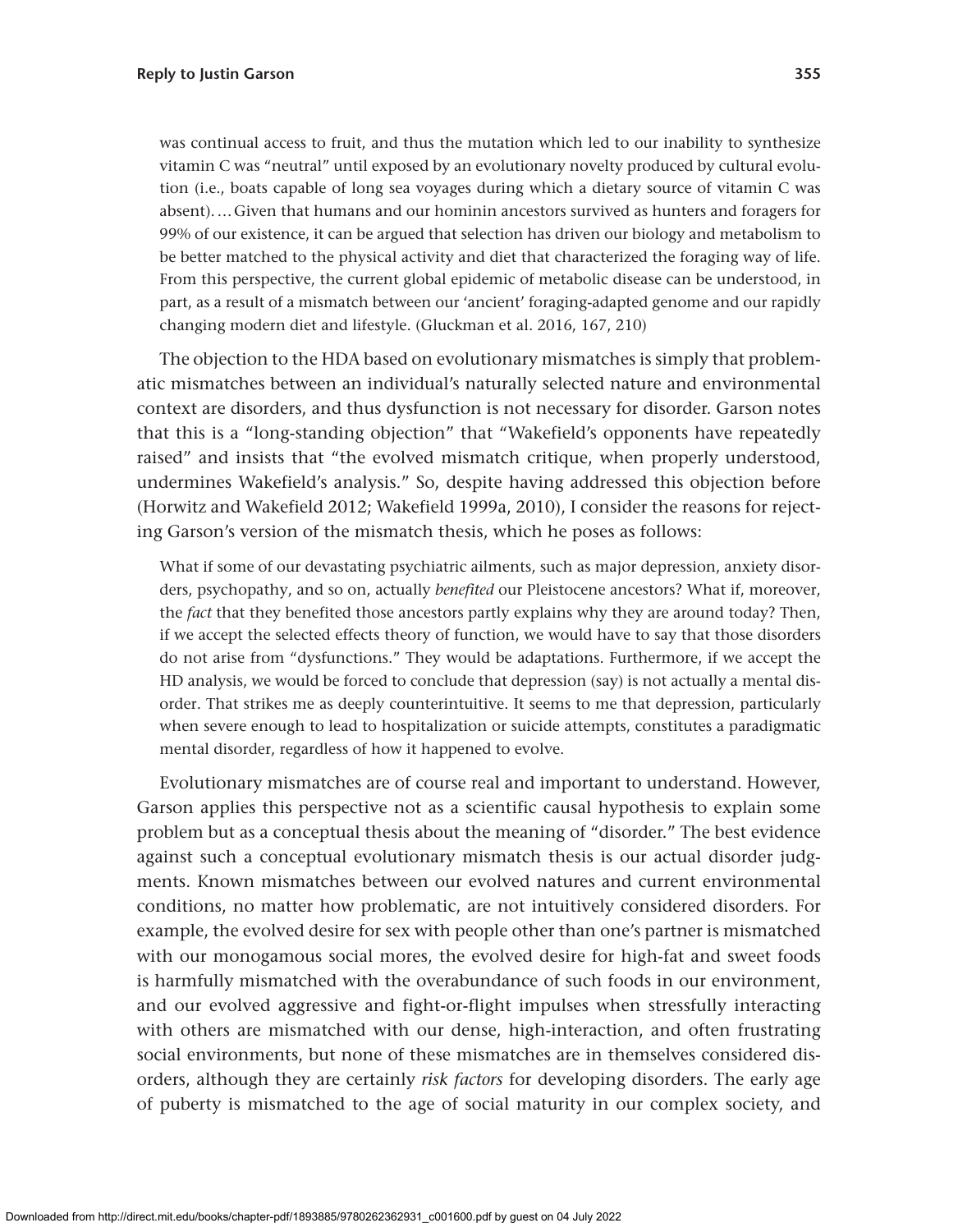the evolved age of optimal female fertility is mismatched to social pressures for later childbearing to meet demands for lengthy education and establishment of a career prior to childbearing, yet these evolved mismatches are not considered disorders. Sleep researchers believe that there is normal variation both between individuals and within an individual's life span in the nature of a person's synchronization of sleep with their circadian rhythm, such that some people are naturally (to put it colloquially) "morning people" and some are naturally "night people," and it is generally accepted that night people are painfully disadvantaged and mismatched to our 9-to-5 work culture and especially our school system that generally starts even earlier (adolescents are disproportionately night people), but this mismatch, which has no discernible benefit, is generally considered a normal variation and not a disorder. The natural tendency to be sedentary and an aversiveness to exercise when there is no immediate demand for activity is thought to have evolved to conserve energy but is maladaptive in our current environment in which there are few demands for vigorous physical activity, yielding excessive sedentariness, yet is not considered a disorder. To take an extreme case, even mass killers, whose wanton levels of aggression may have been adaptive in some earlier environment but are surely radically mismatched with our current social environment, are generally judged nondisordered (Knoll and Pies 2019).

Moreover, the intuitions expressed in public and professional controversies indicate that when someone believes a mismatch hypothesis, they tend to doubt the corresponding disorder attribution. In fact, a mismatch account is generally taken as strong evidence that there is not a disorder. For example, those who acknowledge that the symptoms associated with attention-deficit/hyperactivity disorder (ADHD) are seriously problematic in today's school environment but think that such childhood rambunctiousness and exploratory urges are part of the normal range of naturally selected childhood inclinations—and thus are not generally a dysfunction of impulse control and attentional mechanisms—do *not* tend to see such problematic behavior within our mismatched school environment as a disorder. Rather, they argue just the opposite, that if the problem is a mismatch between evolved childhood behavior and our educational practices, then we are oppressively diagnosing and medicating nondisordered children and should change the school system. This points to one reason why the difference between disorder and mismatch is fundamentally conceptually important namely, they suggest different priorities or options for intervention.

The most troubling problem with the mismatch account of disorder is that it undermines one of the basic goals of an analysis of mental disorder, namely, to respond to the antipsychiatric critique by distinguishing socially deviant, disapproved, or undesirable conditions from legitimate psychiatric disorders. This goal is undermined because most mismatches between the evolved nature of individuals and the current environment that come to attention of mental health professionals are precisely the kinds of mismatches with current social demands and values that the antipsychiatrists accused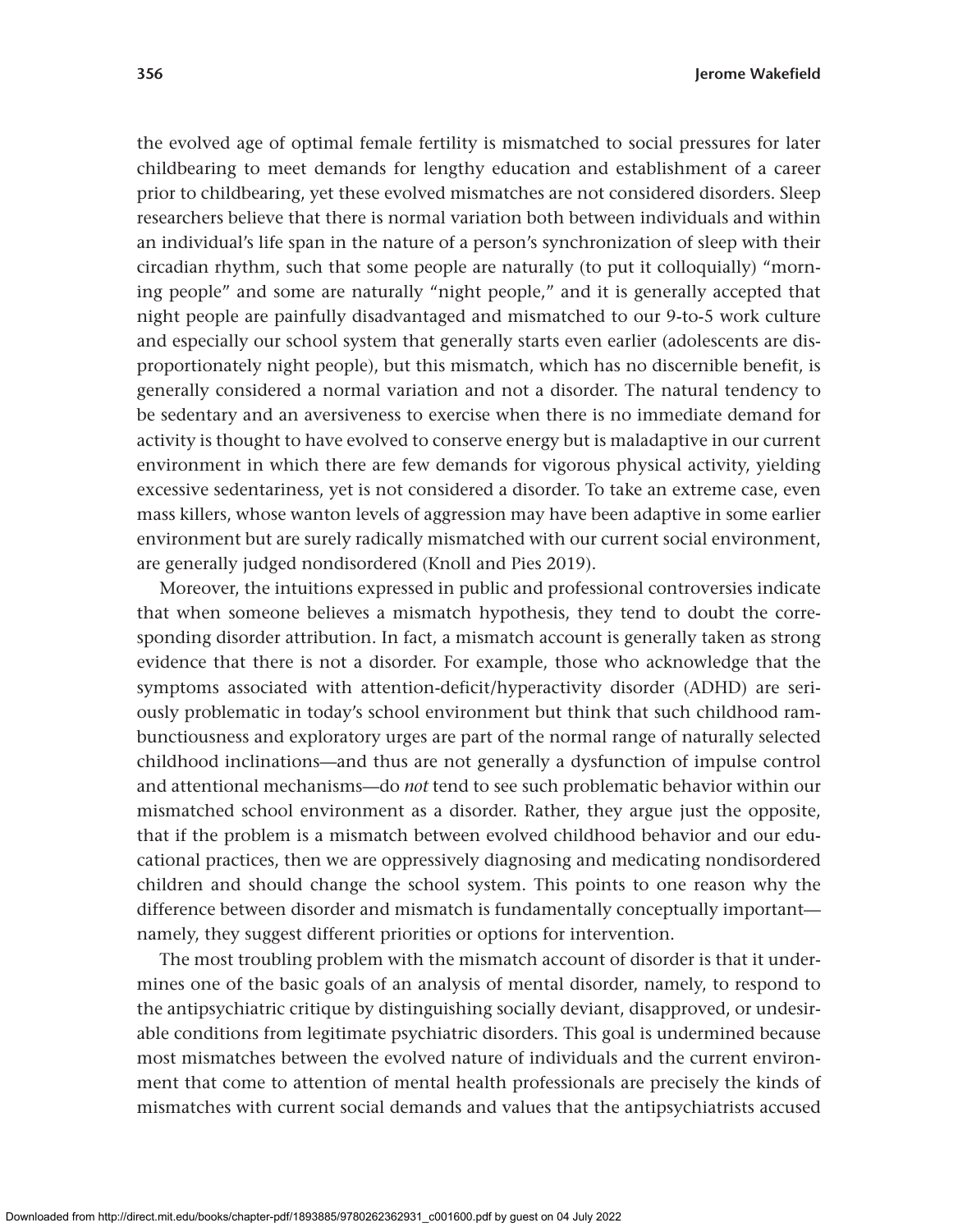psychiatry of pathologizing. Consequently, embracing mismatches as disorders elevates social demand into a potential arbiter of disorder. Many of the absurd diagnoses that we deride as oppressive historical misattributions of disorder would potentially become disorders under the mismatch hypothesis. Soviet dissidents diagnosed with "sluggish schizophrenia," runaway slaves diagnosed with "drapetomania," and masturbating or nocturnally emitting Victorian youths diagnosed with "spermatorrhea" were all engaging in evolutionarily normal behavior mismatched to their social environments and thus legitimately diagnosable as disordered according to the mismatch approach. The fact that confusing mismatches such as social deviance with disorder undermines the medical legitimacy of psychiatry is reflected in the *Diagnostic and Statistical Manual of Mental Disorders*'s (*DSM*'s) explicit statement in the definition of mental disorder that social deviance—a salient form of mismatch between evolved normal variation and social demands—is insufficient for disorder unless there is also a dysfunction: "Socially deviant behavior (e.g., political, religious, or sexual) and conflicts that are primarily between the individual and society are not mental disorders unless the deviance or conflict results from a dysfunction in the individual" (American Psychiatric Association 2013, 20).

Garson of course focuses specifically on evolutionary mismatches, because those offer potential counterexamples to the HDA. However, momentarily casting a wider net, it is worth noting that a general mismatch criterion for disorder makes no sense because mismatches between people's natures or their early learning and their current environments are unfortunately omnipresent in life—and in fact are not in themselves considered disorders. Immigrants who do not speak the local language, kids who are the first from their families to go to college and don't know the implicit social rules for that environment, people who need a job but don't have the required skills or personal attributes to successfully fill the available openings, people desirous of a relationship but unattractive by social standards, and individuals who have irreconcilable differences with their partners would all be considered disordered if mismatches alone warranted disorder attributions. Casting a wider net only casts further doubt on the mismatch account.

In sum, the thesis that evolved mismatches fall under the concept of disorder is incorrect conceptually as reflected in both lay and professional community judgments. It is also self-defeating in terms of the goal of understanding psychiatry as a legitimate medical discipline.

### **Second Version: The Modal Mismatch Argument**

Garson's second version of the mismatch objection may initially look like just a more technically stated version of the first version, and it does build on some of the same points made in the first version's passage above, but it is quite different. After presenting the basic evolved mismatch argument above, he says,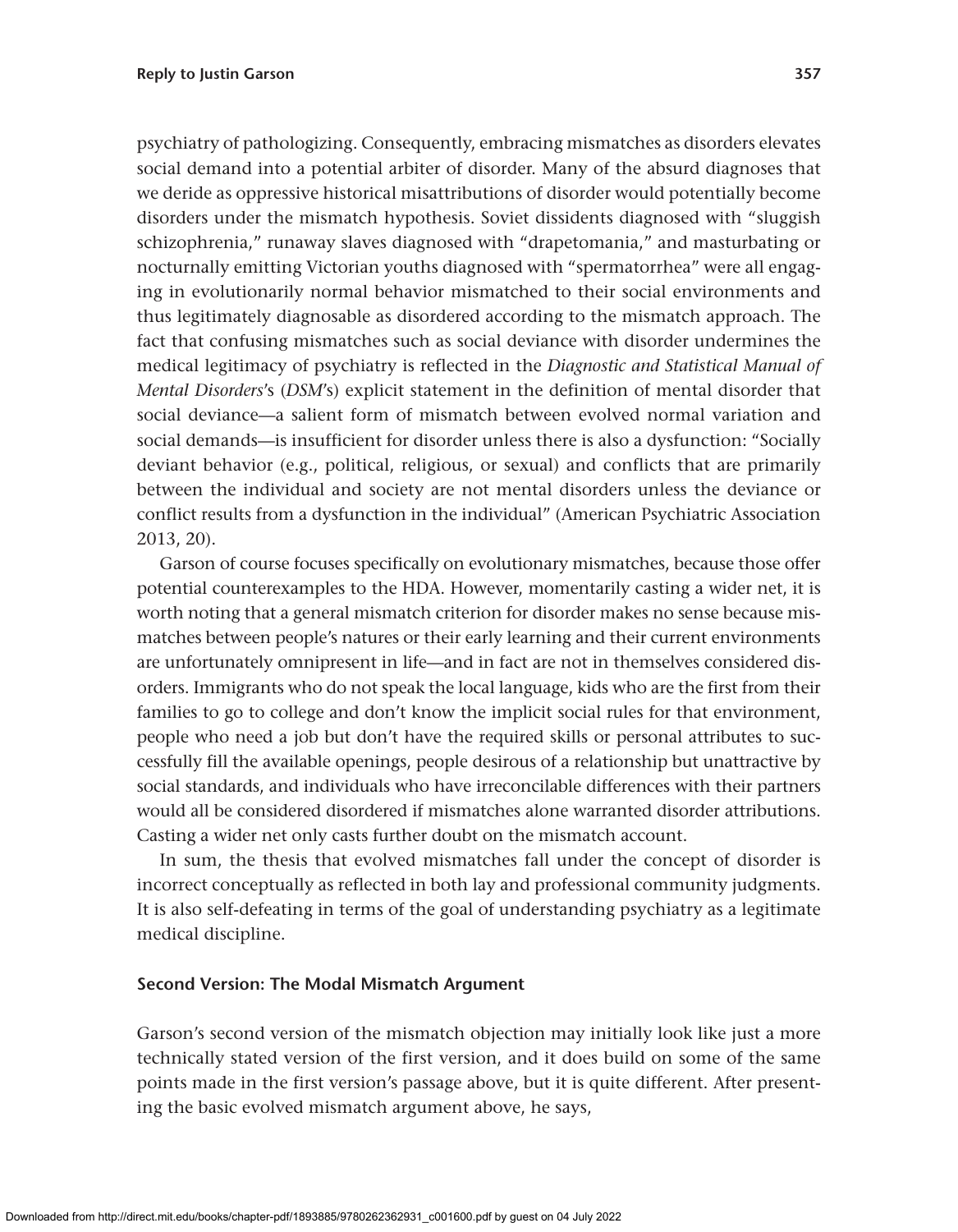Let me clarify what I take to be the strongest form of the evolved mismatch argument. I am *not* claiming that any particular mismatch hypothesis is true. Rather, the best argument is a modal one, and I will summarize it in four sentences: it is empirically plausible that some mental disorders represent mismatches, not dysfunctions. Therefore, it is logically possible that the same is true. But the HD analysis implies that this claim is logically impossible. So, the HD analysis is wrong.

This is a common objection to the HDA—namely, why couldn't we just empirically discover that some disorders are naturally selected nondysfunctions that are very harmful in our current environment, disproving the HDA's dysfunction requirement? There are two novel things to notice about this modal argument. First, as Garson indicates, relocating the objection to the modal realm allows him to remain entirely neutral on all factual matters, thus to avoid commitments regarding the existence of any specific actual mismatches, such as those presented above. Second, the modal argument can be understood as claiming not that problematic mismatches in general are classifiable as disorders (which is how I interpreted the first version, above) but rather that it is possible that *some* mental disorders are mismatches. Consequently, identifying mismatches that are not disorders, as I did above to obtain counterexamples to the general claim that mismatches are disorders, will not defeat Garson's modal argument. The question is not whether mismatches are generally disorders but whether, in association with certain other properties such as severity, some mismatches can be disorders.

When Garson says that "it is empirically plausible that some mental disorders represent mismatches, not dysfunctions," that appears to directly beg the question at issue. To be non-question-begging, it must mean that it is empirically plausible that *some conditions currently classified as mental disorders* represent mismatches rather than dysfunctions. If the baseline is *DSM-5* categories and diagnostic criteria, this is very likely true. Given our inability to directly identify most mental dysfunctions, some *DSM-5* symptom-based diagnostic criteria sets almost certainly pick out mixtures of dysfunctions and mismatches that have similar presentations. However, according to the HDA, the mismatches are false-positive diagnoses and not genuine psychiatric disorders, even if currently misclassified as disorders. So, the question in deciding between the HDA and mismatch accounts is whether conditions currently categorized as disorders that are identified as mismatches would continue to be considered disorders.

This line of thought reveals that there is a crucial suppressed premise in Garson's modal argument: *For at least some conditions that are currently considered mental disorders, if it were established that the condition is due to an evolutionary mismatch and not to a dysfunction, then the condition would continue to be considered a mental disorder.*

There are two ways that Garson's crucial suppressed premise can be secured, and Garson implicitly addresses both. One way is by arguing that some disorders are so obviously and manifestly disorders that they would not change in disorder status no matter what we found out about their etiology. The other way is by an empirical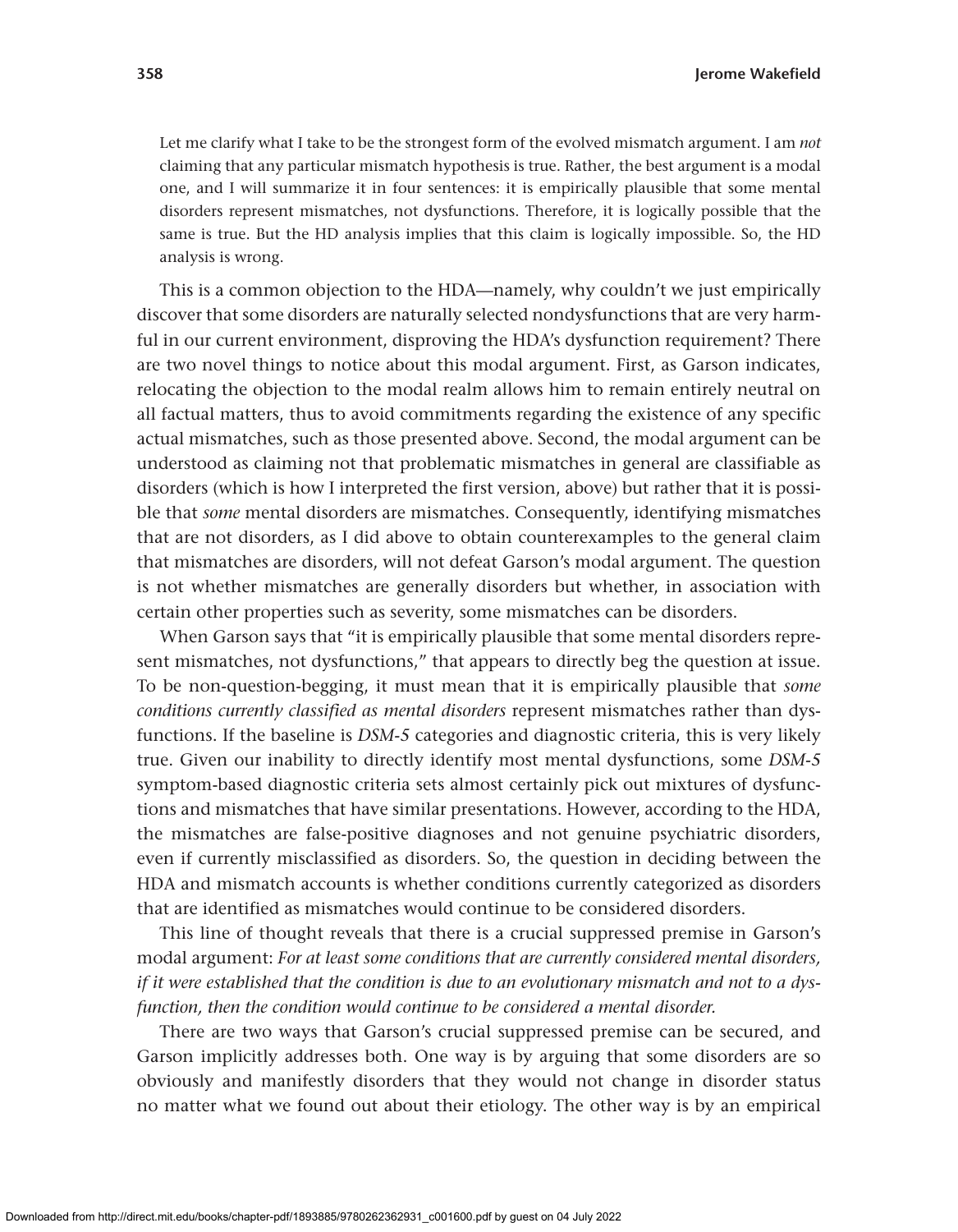evaluation of what actually happens when we discover that purported disorders are mismatches. I consider the viability of each of these in turn.

## **The Theoretical Argument: Are There Bona Fide Mental Disorders That Would Continue to Be Classified as Mental Disorders No Matter What We Found Out about Their Etiology?**

The theoretical approach to supporting Garson's suppressed premise is to claim that, of the conditions now considered disorders that could possibly turn out to be mismatches, some are so obviously disorders on grounds of their symptomatic phenomenology that they would continue to be considered disorders no matter what theory about their etiology we might come to hold. This move is implicit in Garson's specification that he is discussing only the most "severe" and "devastating psychiatric ailments" and when in the course of his argument he calls the conditions he is considering "bona fide disorders" and "paradigmatic disorders," thus suggesting their irreversible disorder status, and explicitly when, in discussing the example of depression, he asserts that "depression, particularly when severe enough to lead to hospitalization or suicide attempts, constitutes a paradigmatic mental disorder, regardless of how it happened to evolve." If so, and if some disorders might turn out to be mismatches and not dysfunctions (as I am agreeing they might), then his suppressed premise, his modal argument, and his anti-HDA conclusion are secured.

The problem with this claim is that it is plainly false. There are simply no conditions not severe depression, not schizophrenia, not psychopathy—that are so indefeasibly considered disorders that no new information about their etiology could persuade us differently. Disorder judgments are inherently fallible etiological explanatory-sketch hypotheses postulating dysfunction. "Bona fide" or "paradigmatic" disorders can be understood as conditions for which it is most difficult to imagine the possibility of an etiological pathway that does not involve dysfunction. But when people do imagine such possibilities, they also imagine that the condition is not a disorder.

Garson's claim that there are "bona fide" or "paradigmatic" disorders" that are so clearly disorders that no discoveries about their evolutionary etiology could lead informed observers to question that they are disorders represents a lack of historical and cultural perspective. Even those conditions considered the most severe mental disorders, such as schizophrenia and severe depression, have been claimed by serious and thoughtful theorists to be nondisorders on the basis of views that denied the presence of internal dysfunction. (I leave aside here the mistaken claims of Thomas Szasz [1974] that mental disorders do not exist because dysfunctions must consist of physical lesions and no such lesions have been identified.) For example, both R. D. Laing (1968) and a school of thought in family dynamics (Bateson et al. 1956) famously claimed that schizophrenia is a normal response to an abnormal family environment or to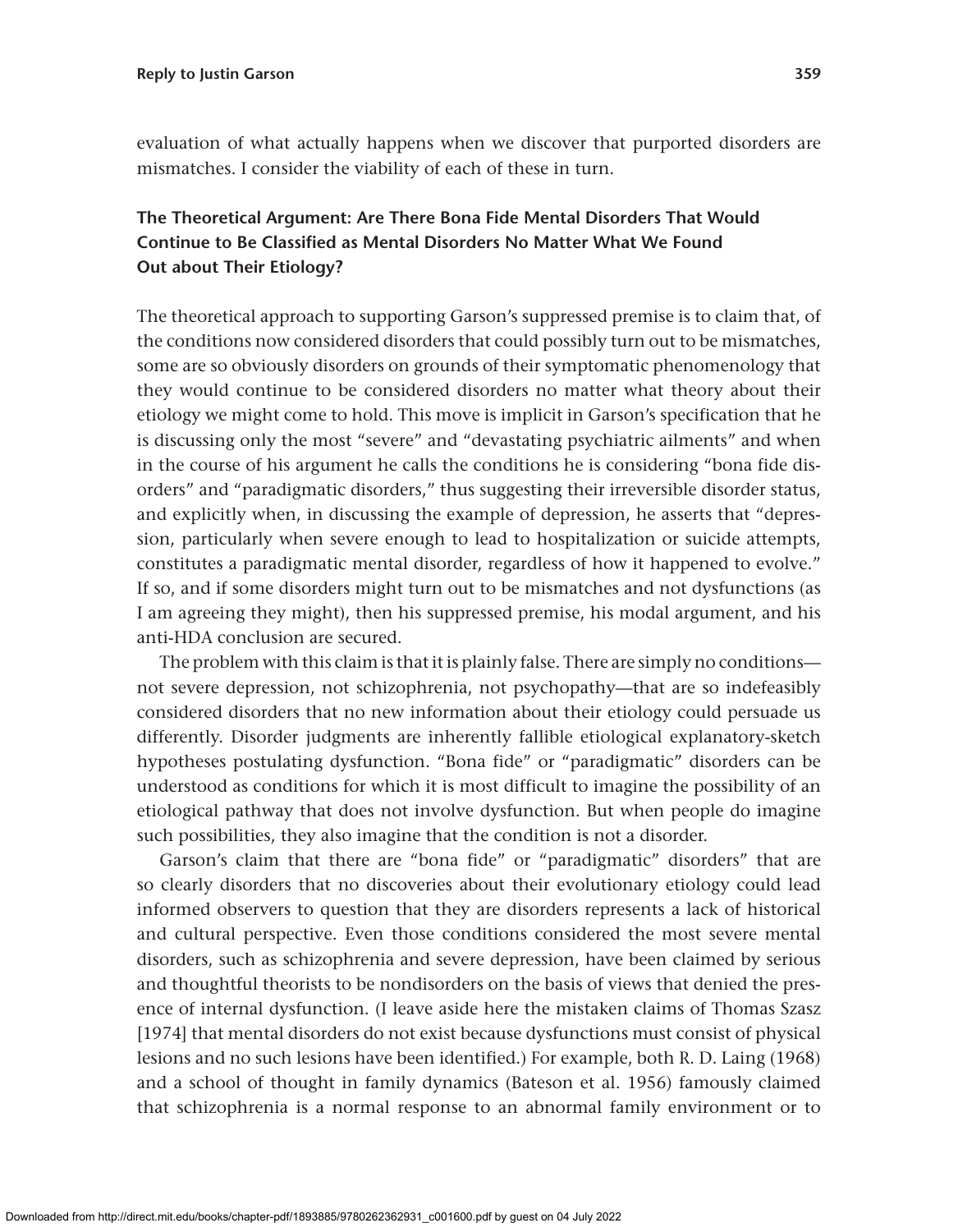"double-binding" family communication patterns, respectively, rather than a medical disorder. Many theoreticians have claimed that some or all depression is a biologically designed response and thus not a disorder (e.g., Andrews and Thompson 2009: "the impairments associated with depression are usually the outcome of adaptive tradeoffs rather than disorder" [623]; Nesse 2014: "Is depression an adaptation…or a pathological state?" [14]) (see also the discussion regarding depression in Garson's paper). Behavioral theorists, on the basis of their learning-based theories of psychological functioning, have often denied the existence of any genuine mental disorders in the medical sense on the grounds that the etiology of all behavioral conditions is normal learning, albeit sometimes occurring in abnormal environments or in ways that violate social rules and so yield problematic behaviors (e.g., Ullman and Krasner 1969).

Nor is it the case, as Garson's passage suggests, that the "severe" or "devastating" nature of a condition makes it a bona fide disorder. There are many devastatingly severe conditions that are not considered disorders simply because they are understood to be part of human biological design. Sleep is presumably the most overall disabling condition of the human species, taking away one-third of our lives in a state of incapacity, periodic hallucination, and partial paralysis; grief is one of the most devastating emotional pains one can suffer; fatigue with extended exertion costs us the ability to function effectively under continuing physical demand; childbirth pain is often claimed to be the worst pain women feel in their lives, and advanced pregnancy is extremely impairing of basic physical capacities; and infancy and young childhood entail almost total dependence on others. Yet, none of these "devastating" conditions are considered disorders because they are judged to be part of human biological design.

Garson cites suicidality as a compelling indicator of disorder, but that is because we implicitly take it as a compelling indicator of failure of normal biologically designed human functioning. When that link is cast into doubt, the inference to disorder is also cast into doubt. Suicide over disappointed love was surprisingly common in some periods of history, and suicide over issues of honor, pride, shame, or guilt continues to occur in many cultures, yet these are not necessarily considered mental disorders because we understand how normal human emotions within a certain kind of cultural background could generate such behavior without there being a failure of biological design anywhere in the causal chain. Suicidality can be a rational choice to escape from physical or emotional pain, an avoidance of the implications of a horrific medical diagnosis, a call for help, an altruistic act in defense of loved ones or one's country, or an inclusive fitness-motivated act analogous to an organismic-level form of cellular apoptosis. So, yes, it is *conceptually conceivable* that even severe suicidal immobilizing depression could be a nondisordered state, just like extreme immobilizing grief and just like the periodically immobilizing phenomenon of sleep—which leaves the individual unable to pursue survival and reproduction activities and vulnerable to predation—are nondisorders. Severe depression as a nondisorder of course strikes Garson—and most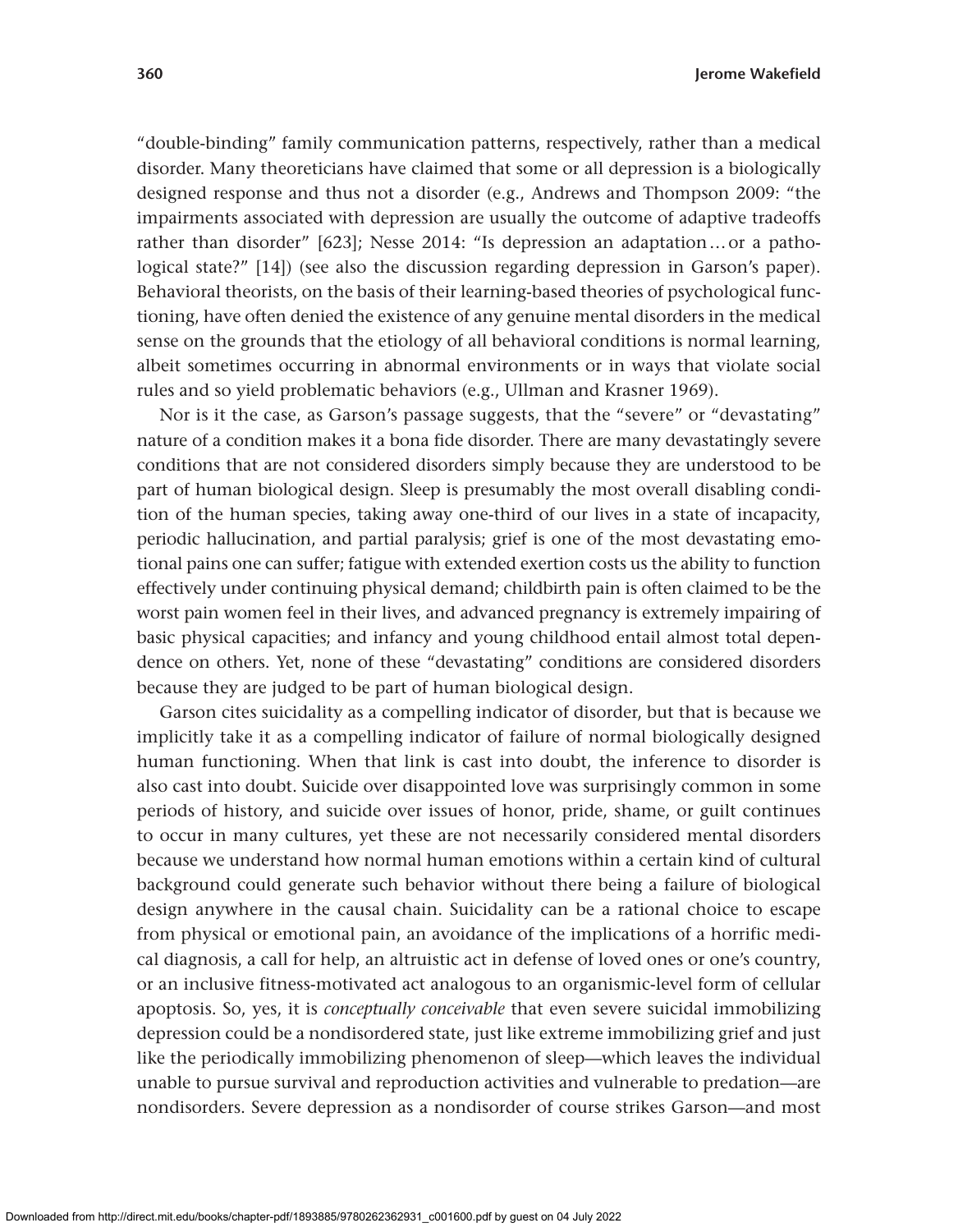of the rest of us—as deeply counterintuitive because, unlike grief and sleep, our background knowledge is such that the idea that it is not a dysfunction appears absurd on its face, as it has to physicians since antiquity—but that is not to say it is evidentially indefeasible.

## **The Empirical Argument: When Bona Fide Mental Disorders Are Discovered to Be Mismatches and Not Dysfunctions, Are They Still Considered Mental Disorders?**

The second way to try to support Garson's suppressed premise—that if conditions considered disorders were discovered to be mismatches, they would still be considered disorders—is by examining what actually happens in the rare instances that such switches of etiological theory occur. My claim—and the prediction that follows from the HDA—is that when a condition believed to be a disorder is found to be due to a mismatch, then—modulo inertia and pragmatic considerations—there will be a tendency to reclassify the condition as a nondisorder.

Garson acknowledges the admirable riskiness of this prediction: "I applaud that Wakefield is willing to make a risky prediction and I wish more philosophers would do the same." Nevertheless, he of course thinks my risky claim is false and tries to reveal its absurdity by formulating my prediction using one of the "severe" conditions that he mentioned earlier as an example: "Wakefield is committed to the following prediction: *if* researchers and clinicians were to generally accept that a certain condition (say, antisocial personality disorder) is an evolved mismatch, *then* they would stop labeling it a 'disorder.'"

Now, the standard example I have used in support of my claim is the recent history of thinking about fever, which illustrates that even a "paradigmatic" disorder is reclassified as a nondisorder if it is discovered to be naturally selected features. At one time, fever was thought to be a paradigmatic physical disorder that was caused by toxic products of infection. Indeed, infections of various inferred etiologies and origins were often simply distinguished as etiologies of fever as the prime pathology, as in "typhoid fever," "yellow fever," "scarlet fever," "Congo fever," "dengue fever," "Lassa fever," "San Joaquin Valley fever," "West Nile fever," "Rocky Mountain spotted fever," "Parrot fever," "cat-scratch fever," and literally scores of others. However, once it was discovered that the "bona fide" and paradigmatic" disorder of fever is in fact a sophisticated biologically designed defensive response to infection—the body's raised temperature during a fever is actually regulated to be at the higher level using complex feedback mechanisms just like normal temperature and will tend to return to the fever level if artificially lowered—fever was reclassified as a nondisordered reaction and the guidelines for management rethought.

However, Garson rejects the fever example as a proper test of my claim on the grounds that it is not a pure mismatch example because of fever's potential beneficial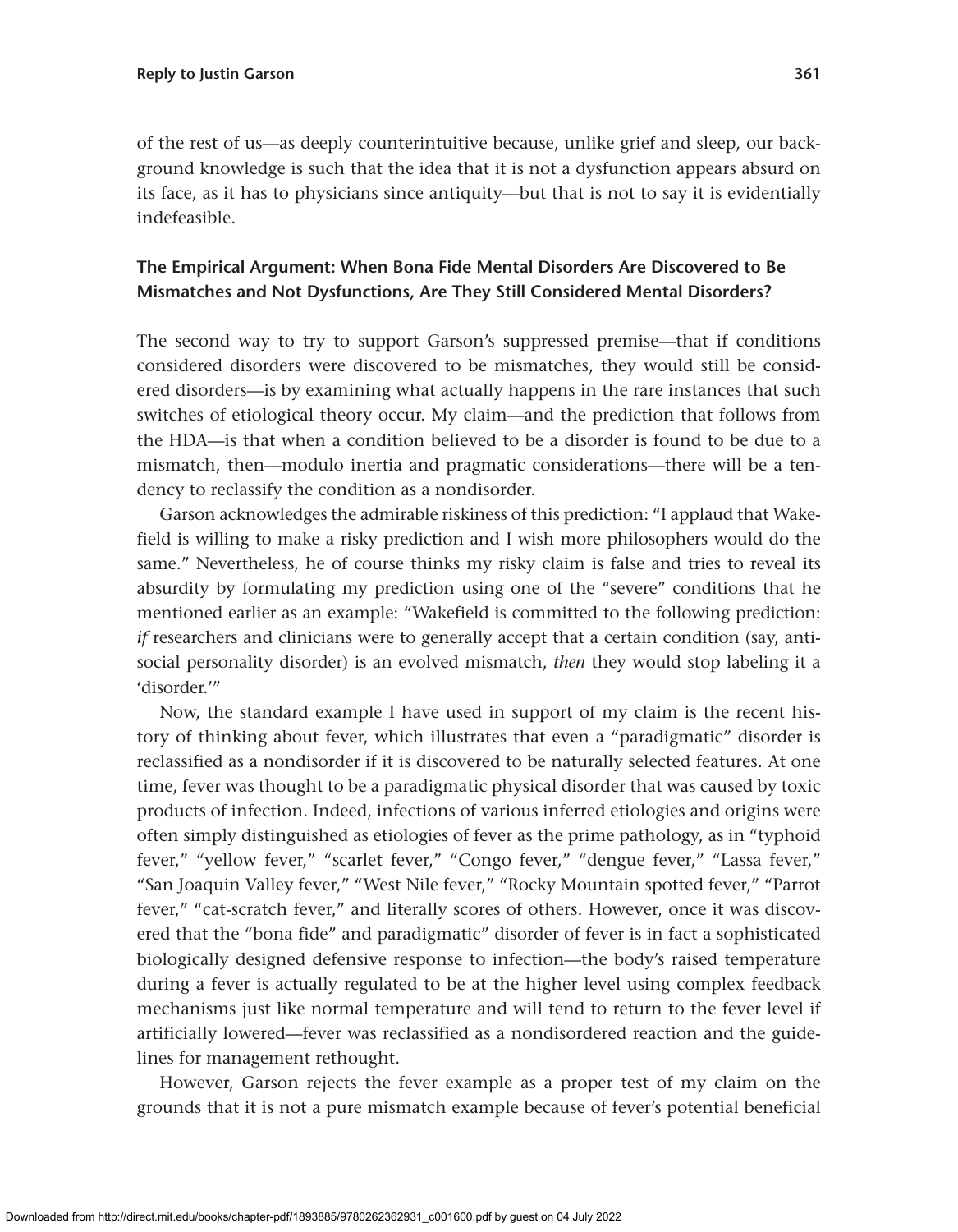effects in fighting infection: "I am not entirely convinced by this example, since what we discovered about fever is that it is beneficial for us. It is not a mismatch at all. So, I don't think we can use the fever example to draw inferences about an evolved mismatch case." In fact, the degree of fever's actual benefit under most circumstances in our current pathogen environment remains unclear, and I would maintain that surely fever's clear status as a complexly biologically designed feature would be sufficient to eliminate it from the disorder category even if it had no current benefits, but Garson does have a point. Similarly, Garson rejects the empirical evidence generated by my studies of clinical judgment of conduct disorder (Wakefield et al. 2002; Wakefield et al. 2006), which showed that conditions that satisfy *DSM* diagnostic criteria for conduct disorder and are usually judged disorders are judged to be nondisorders when the symptoms are due to understandable reactions to circumstances rather than an internal dysfunction. Again, his rationale is that the environmental circumstances described in the clinical vignettes show that given those circumstances, the symptoms benefited the described youths, and thus the behavior was not a pure mismatch without benefit. Note, however, that even if Garson's argument that these are not pure mismatches is accepted, these examples of reversal of disorder judgments do at least show that paradigmatic disorders can be reclassified.

Suppose the fever example is rejected and we accept Garson's ground rule that conditions with significant ongoing benefits don't count as mismatches. Are there then any other examples of newly hypothesized pure mismatches by which we can test my risky claim?

Happily, there is now a more conclusive test of my claim in which my prediction has been confirmed in a natural conceptual experiment. Remarkably, this test involves the very same paradigmatic severe disorder that Garson uses to illustrate the unlikelihood that my prediction will be confirmed, namely, antisocial personality disorder or "psychopathy." In recent research, it has been argued that adolescent-onset conduct disorder—as opposed to early-onset conduct disorder—is due to a mismatch between budding adolescent development and our cultural rules regarding adolescents. Similarly, moderate adult psychopathy has been argued by some researchers to be a naturally selected human variant that was advantageous in the past but is mismatched with the current social environment, and researchers have empirically tested this evolutionary hypothesis. Note that these researchers agree that both conduct disorder and psychopathy are maladaptive in our present environment, so current benefit or current adaptation is not an issue here. In both the conduct disorder and psychopathy cases, researchers concluded that if the mismatch hypothesis is correct, then the condition is not in fact a mental disorder after all. In fact, researchers who study psychopathy basically see the mismatch and disorder accounts as conflicting rival hypotheses. (In my reply to Cooper in this volume, I review this research on conduct disorder and psychopathy.) To demonstrate the sharp distinction that researchers draw between disorder and mismatch hypotheses and the inclination of those who accept the mismatch

Downloaded from http://direct.mit.edu/books/chapter-pdf/1893885/9780262362931\_c001600.pdf by guest on 04 July 2022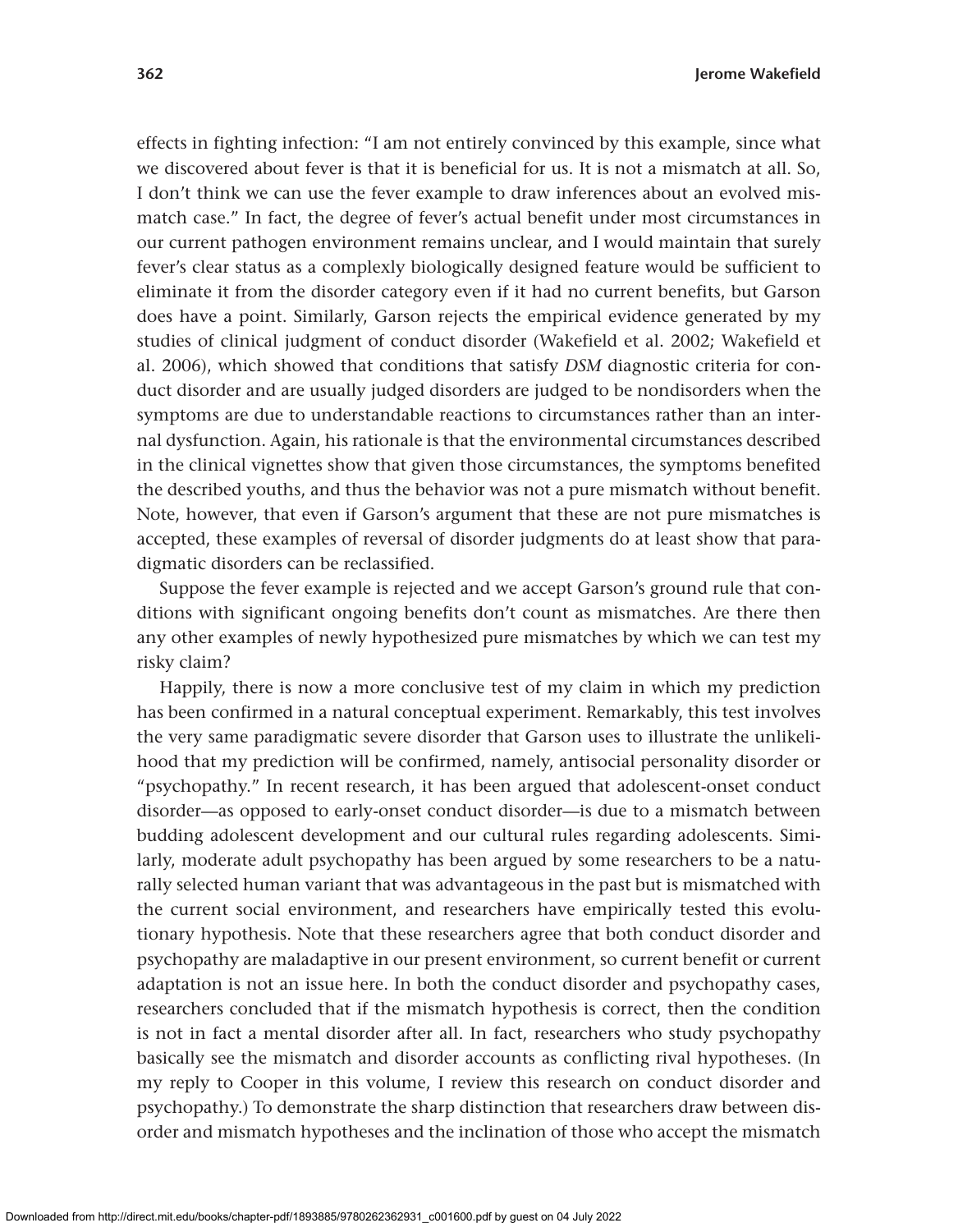theory to reverse the field's earlier disorder attribution, I offer the following series of quotes from various authors in the psychopathy literature:

(1) Adolescence-limited antisocial behavior is not pathological behavior.…The origins of adolescence-limited delinquency lie in youngsters' best efforts to cope with the widening gap between biological and social maturity. (Moffitt 1993, 692)

(2) Is sociopathy an adaptation or an abnormality?…Because a behavior, trait, or mechanism may have evolved for its adaptive value does not imply necessarily that it is still adaptive in the current environment.…Thus, something may be an adaptation without being adaptive.…Sociopaths…clearly have both social and psychophysiological "deficits" if the standard we use is the nonsociopath.…If sociopaths are not a type designed by natural selection to fill a particular niche, then we could probably agree that they do not function normally; but if they are a type, then…the medical model is no longer appropriate. (Mealey 1995, 583–584)

(3) From an evolutionary perspective psychopathy seems to be an adaptation rather than a disease. (Kinner 2003, 67)

(4) Two models have guided the study of psychopathy. One suggests that psychopathy is a psychopathology, i.e., the outcome of defective or perturbed development. A second suggests that psychopathy is a life-history strategy of social defection and aggression that was reproductively viable in the environment of evolutionary adaptedness (EEA). These two models make different predictions. (Lalumiere et al. 2001, 75)

(5) On any such "selectionist" model, psychopaths are certainly different than the rest of us, biologically speaking. However, they are not, in any biological sense, disordered. (Reimer 2008, 187)

(6) The medical model attributes sociopathy to a "pathogen," in this case an emotional deficit that may be genetically rooted and physiologically expressed.…Framing sociopathy in evolutionary terms accordingly frees us from the explanatory constraints imposed by the medical model. (Machalek 1995, 564)

(7) Psychopaths routinely disregard social norms by engaging in selfish, antisocial, often violent behavior. Commonly characterized as mentally disordered, recent evidence suggests that psychopaths are executing a well-functioning, if unscrupulous strategy that historically increased reproductive success at the expense of others.…Mental disorder and adaptation accounts of psychopathy generate opposing hypotheses. These results stand in contrast to models positing psychopathy as a pathology, and provide support for the hypothesis that psychopathy reflects an evolutionary strategy. (Krupp et al. 2012, 1)

(8) In a recent study, we found a negative association between psychopathy and violence against genetic relatives…and argued that it failed to support the hypothesis that psychopathy is a mental disorder, suggesting instead that it supports the hypothesis that psychopathy is an evolved life history strategy. (Krupp et al. 2013, 1)

These experts take evolved mismatch to be in conflict with a pathology attribution, and their belief that psychopathy is likely a mismatch has caused them to reject the universal prior assessment of psychopathy as a disorder. This literature demonstrates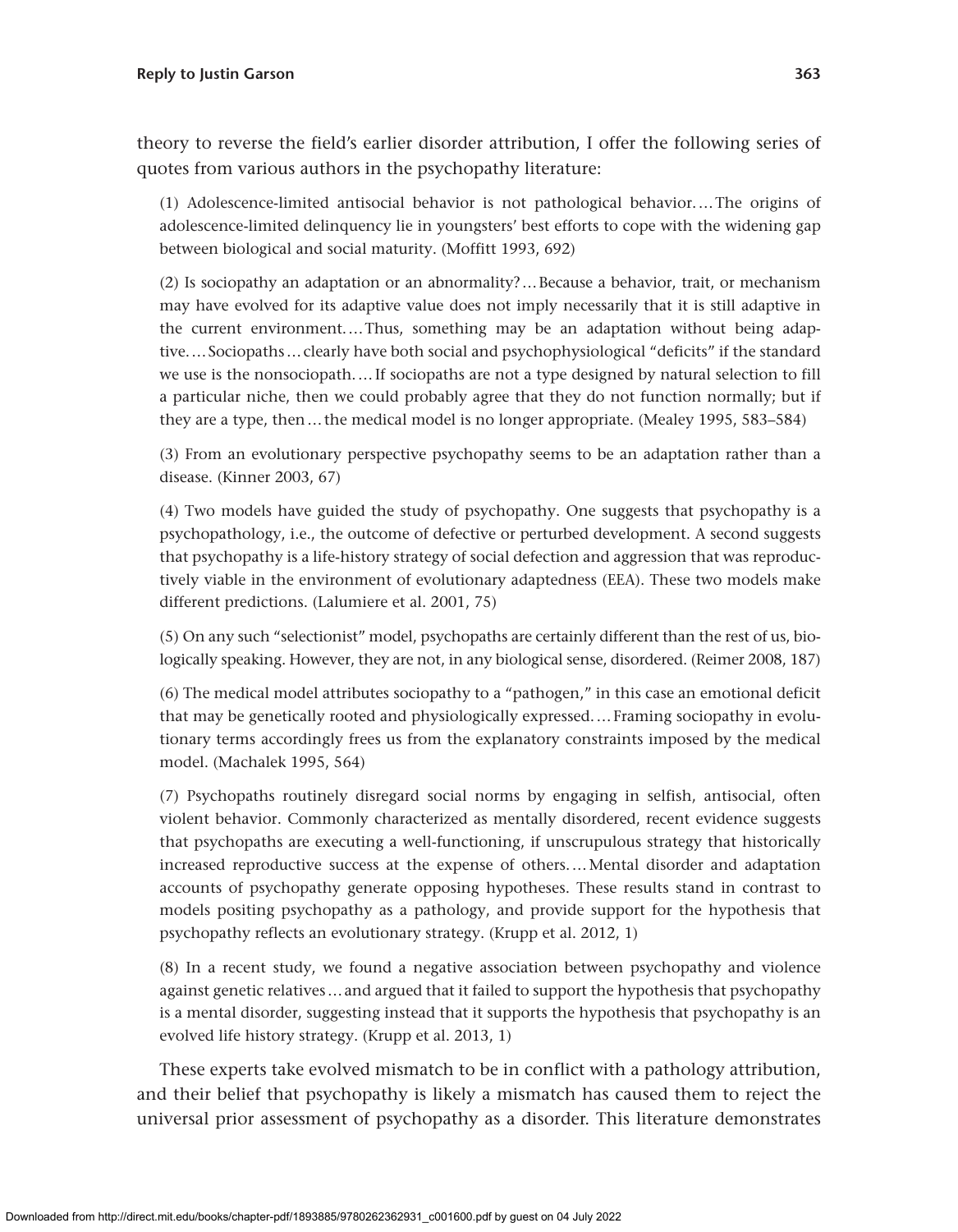that presumed disorders found to be due to evolutionary mismatches will be reconceptualized as nondisorders, and it decisively falsifies Garson's crucial suppressed premise using an example that Garson himself put forward. The HDA's risky prediction is thus confirmed in this test case. I assume that Garson will be even more admiring of my risky prediction now that it has been confirmed in an instance he set out as a test case.

There are other examples of dynamic reversals of disorder attribution when mismatch hypotheses are accepted. For example, ADHD would seem to be a paradigmatic disorder and its symptoms to have no benefit in our current constraining school environments. So, we might ask: What would happen if children with bona fide disorders of ADHD turned out to have a naturally selected gene for exploration and novelty seeking that is incompatible with contemporary school discipline but was adaptive in the nomadic environment in which humans evolved, thus indicating that in their cases the condition is a mismatch? Or, what if children who are the youngest in their school classes were found to get diagnosed at higher rates with ADHD, implying that the developmentally least mature students, who possess less inhibitory control than older children in the same grade as a matter of normal developmental variation, are being diagnosed with a disorder because this developmental variation is mismatched with school demands relative to older children in the same grade? These are both recently discovered forms of actual mismatch (Eisenberg et al. 2008; Evans et al. 2010; Zoega et al. 2012). As far as we know, there is no benefit in our current environment for these genetic or developmental variants that create problems in school. As the HDA predicts, those who made these discoveries and those who have accepted them as demonstrating mismatch rather than dysfunction tend to reject the notion that the children in question have a genuine mental disorder of ADHD, and some experts have publicly reversed their disorder attribution in such cases. (See my reply to De Vreese in this volume for further discussion of these examples and the response to them.)

In sum, the modal version of the evolved mismatch objection fails because its crucial suppressed premise—that conditions judged to be disorders will still be judged to be disorders if they are found to be due to evolved mismatches—is false.

#### **Third Mismatch Version: The Developmental Mismatch Objection**

I have responded above to the standard evolutionary mismatch objection to the HDA, to Garson's modal version of that objection, and to the modal argument's implied claim that once we have identified certain "bona fide" disorders, they will continue to be considered disorders no matter what we come to believe about their etiology. Although I will continue to comment on the evolutionary mismatch claims, I will now focus on Garson's primary innovation, his attempt to strengthen the mismatch objection by claiming that "developmental mismatches"—a concept to be explained shortly that has emerged from recent evo-devo theory in the area known as Developmental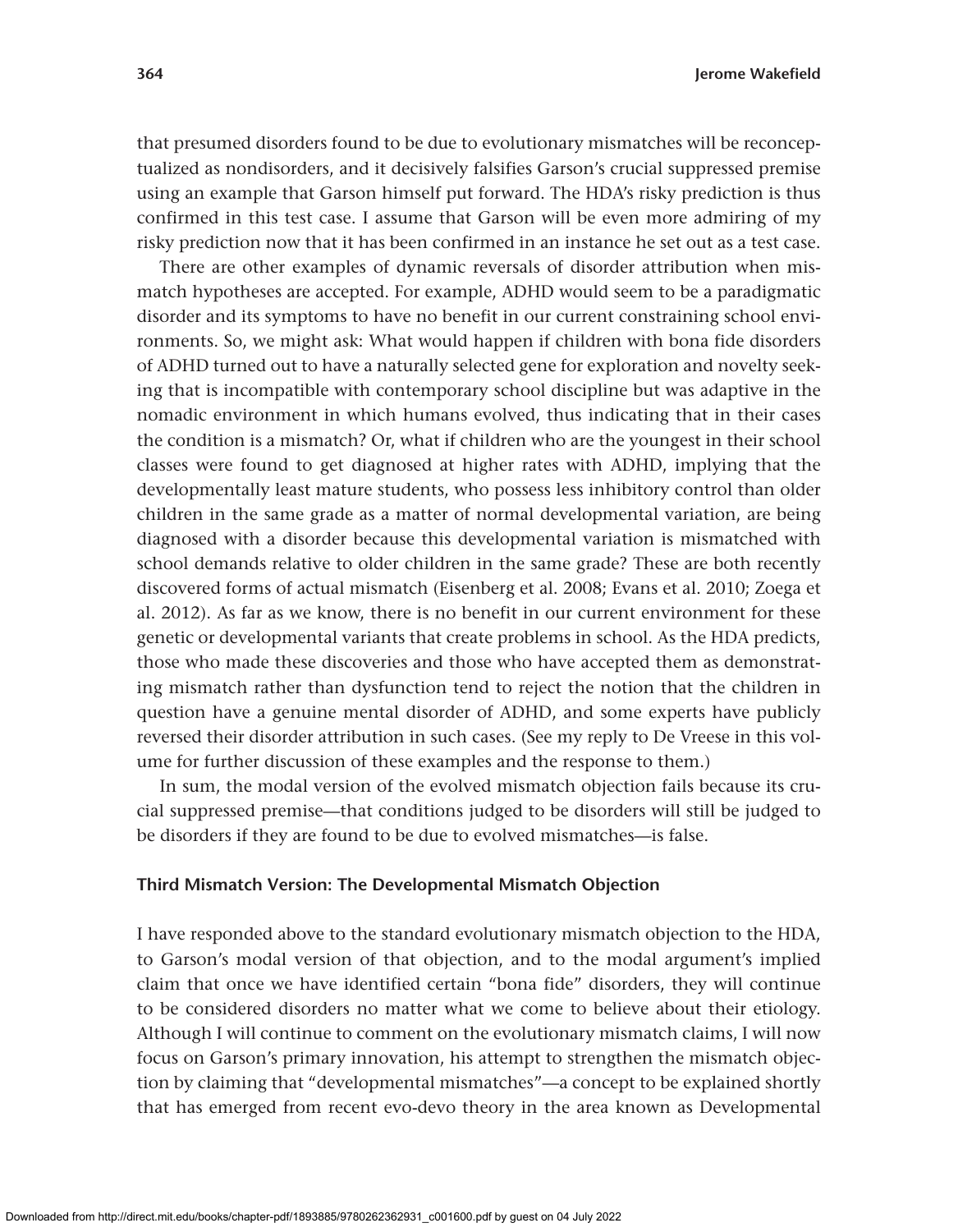Origins of Health and Disease (DOHaD)—provide intuitive counterexamples to the HDA that are endorsed by researchers. Garson repeatedly cites the publications of the leading DOHaD theorists, Gluckman and Hanson (2006a; Gluckman et al. 2016) and their colleagues, as expressing such anti-HDA intuitions. I focus primarily on their work and briefly consider other authors cited by Garson at the end.

Although Garson applies the modal argument and makes the "bona fide disorder" assumption in his discussion of developmental mismatches, I mostly leave those aspects aside as irrelevant here. The "bona fide disorder" notion has been adequately refuted above; disorder claims always involve etiological explanatory sketches and can be revised if etiological theories are revised. As to the modal argument, no such relocation to the realm of possible judgments is necessary because Garson claims that the DOHaD theorists he cites actually do judge developmental mismatches to be both naturally selected nondysfunctions and disorders. If he is portraying the literature correctly, then we are dealing here not with possibilities but with actual judgments that pose a conceptual challenge to the HDA, whether or not they turn out to be true.

Recall that Garson applauds my willingness to make risky predictions and that in the case of evolutionary mismatches, my risky prediction (that once a disorder was confirmed to be a mismatch, it would no longer be considered a disorder) was confirmed in the psychopathy and ADHD examples. Garson's further claim that leading DOHaD theorists consider developmental mismatches to be disorders demands an even more risky prediction. Rather than trying to explain away these pathbreaking experts' judgments as unreflective, confused, pragmatic, or otherwise spurious, I venture the prediction (perhaps foolishly given what I know of Garson's careful scholarship!) that Garson misinterprets his own sources. The cited DOHaD theorists, I hypothesize, do not in fact understand developmental mismatch as disorder and have views more consistent with the HDA than Garson suggests. I thus now turn to Garson's cited sources and closely examine the evidence for how they think about disorder and mismatch. Due to this unorthodox response, I amply document each of my findings with textual quotes.

What, then, are the basic claims of DOHaD theory, and what are developmental mismatches and how do they differ from the standard evolutionary mismatches considered earlier? The DOHaD literature concerns the fascinating phenomenon of biologically designed choice points in prenatal developmental programming that are oriented toward adapting to a predicted later environment. The idea is that there are naturally selected forms of early developmental plasticity in which the developing organism samples the environment and, based on what it finds, selects a developmental trajectory from among multiple potential trajectories that becomes irreversibly fixed once selected. The selected trajectory represents not just an adaptive reaction to the current environment but a predictive adaptive response (PAR) to that potential anticipated type of environment in the future: "We define PARs as a form of developmental plasticity that evolved as adaptive responses to environmental cues acting early in the life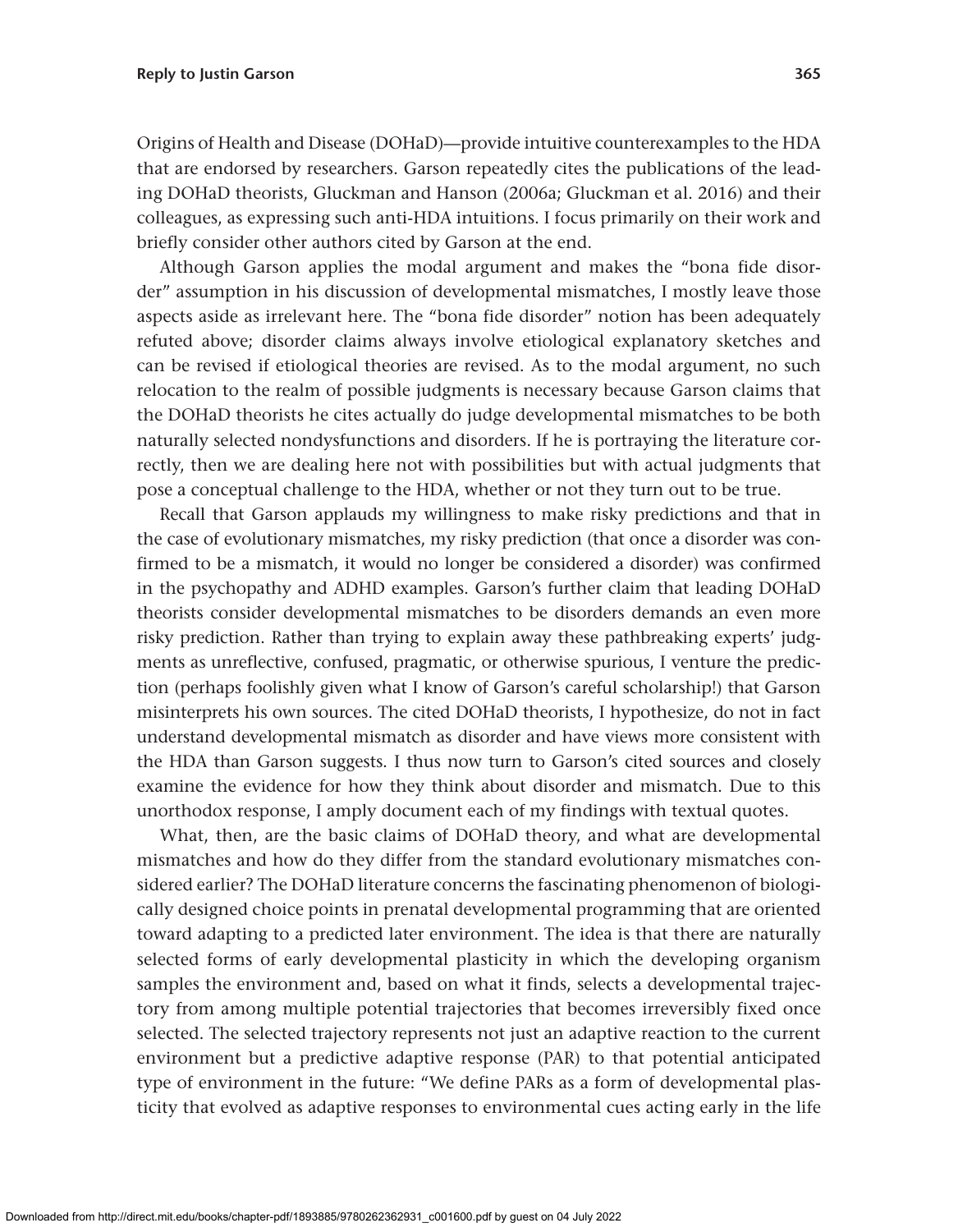cycle, but where the advantage of the induced phenotype is primarily manifest in a later phase of the life cycle. The cue…induces changes in the developmental trajectory of form and function such that the organism presets its physiology in expectation of that physiology matching its future environment" (Gluckman, Hanson, and Spencer 2005, 527). The cues in the human case consist largely of maternal signals of nutrition and stress via placental inputs detected by the fetus: "The fetus predicts its postnatal environment based on maternal cues transduced via the placenta and sets its physiological homeostatic mechanisms to match that postnatal environment" (Gluckman, Hanson, Spencer, and Bateson 2005, 673). Each of the fetus's potential adult phenotypes represents a naturally selected adaptation to a specific anticipated adult environment (e.g., high vs. low nutrition), and once it is selected during a limited critical-period developmental window, the trajectory is permanently fixed irrespective of the actual nature of the later environment: "One part of the reaction norm may be associated with better survival in one type of environment, while another is better suited to a different environment.…Developmental plasticity can act early in life to change the course of development, leading to irreversible trajectories that manifest as different phenotypes.…There are critical windows for plasticity in different systems.…An environmental influence may have a lifelong impact if the cue acts during the critical developmental window, but will not have analogous effect if acting outside this window" (Gluckman and Hanson 2006c, 33–34).

DOHaD theorists emphasize that PAR mechanisms are naturally selected adaptive responses, not random events or dysfunctions resulting from developmental pathology: "These are not simply the effects of constraint in utero, but rather mechanisms by which the fetus uses an early environmental cue to 'predict its future' and adopts a developmental pathway that might best suit it to its expected postnatal or adult environment.…The evolution of the ability to mount a predictive and adaptive plastic response will probably depend on a number of features, such as the accuracy of the cue and the frequencies of the various environmental states, as well as the consequences of a mismatch and the intrinsic costs of plasticity itself" (Gluckman, Hanson, Spencer, and Bateson 2005, 673); "As the nutritional environment is the most critical for species survival, it is not surprising that the systems most likely to be programmed are those associated with metabolism, growth, reproduction and coping with stress. Provided that across a species the prediction is more often right than wrong, the genetic infrastructure of PARs…will be positively selected during evolution" (Gluckman and Hanson 2006c, 41); "In mammals, an adverse intrauterine environment results in an integrated suite of responses, suggesting the involvement of a few key regulatory genes, that resets the developmental trajectory in expectation of poor postnatal conditions" (Gluckman, Hanson, and Beedle 2007, 1).

To get the flavor of developmental plasticity and PARs, consider some fascinating examples of irreversible developmental trajectories selected early in life. The axolotl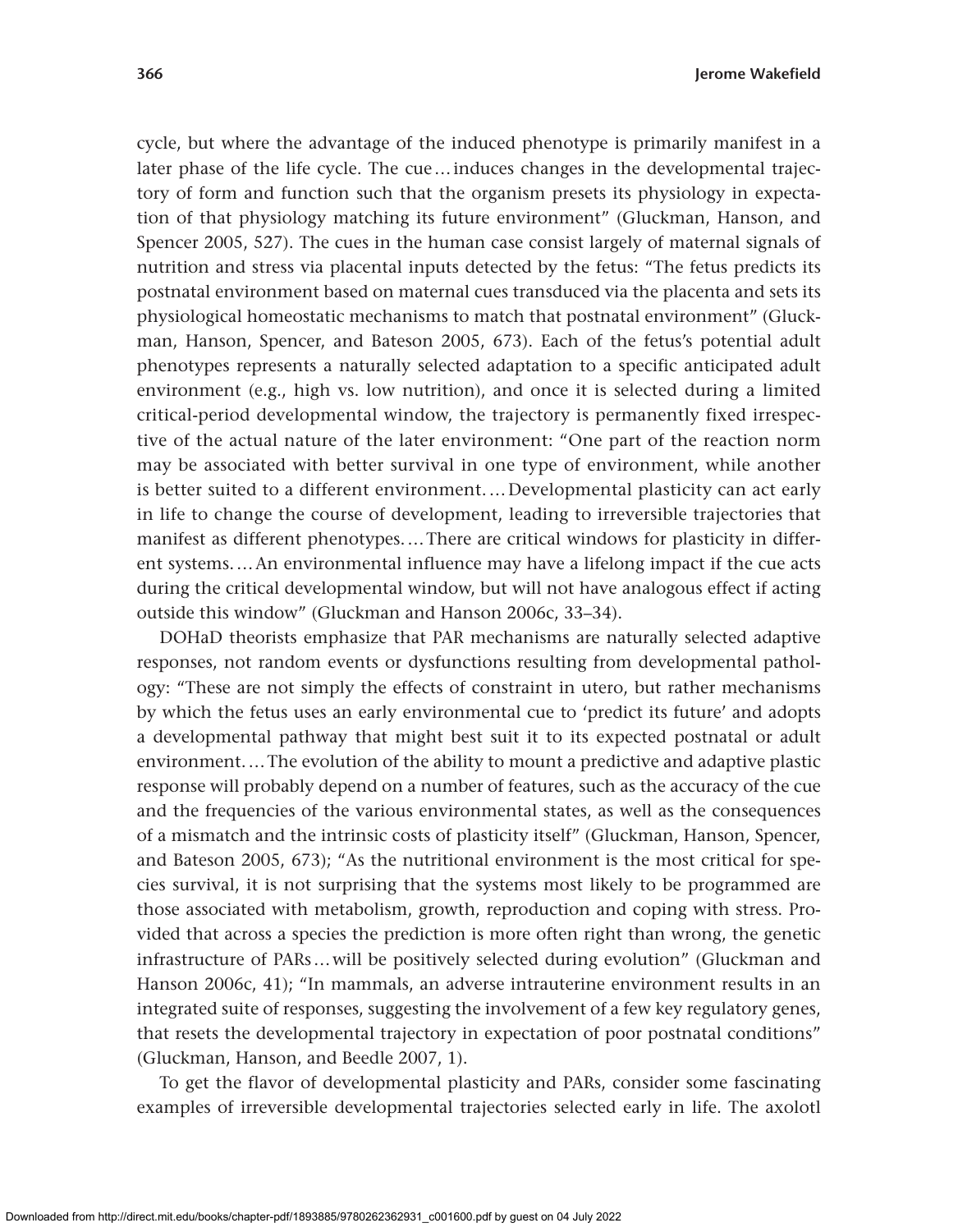"chooses to be either aquatic or amphibious depending on the availability and size of fresh-water ponds during early development." In the tiger snake, "jaw size is matched to prey size, a feature determined not by genetics but by exposure during the neonatal phase to prey of different sizes." And, in the desert locust, "the choice of wing and metabolic phenotype is determined in the larval phase in response to a pheromonic signal from the mother at egg-laying about population density. The wing shape and metabolism will be set for a migratory form if the population density is high and for the solitary non-migratory form if the density is low" (Gluckman and Hanson 2006c, 34, 36).

Garson focuses on another example, a small lake-dwelling crustacean, *Daphnia*: "*Daphnia* provides a remarkable example of developmental plasticity.…If a *Daphnia* is raised in the vicinity of predators, it grows a tough, helmet-shaped head. This 'helmet' is a boon as it makes it difficult for predators to swallow it. The helmet, I take it, is an adaptation designed by natural selection to protect the *Daphnia* in perilous waters…triggered by the presence of kairomones, a kind of hormone released by the predator.…There are some drawbacks to the 'helmet' phenotype. First, helmets are metabolically expensive; they require more calories to maintain. Second, the large head reduces the *Daphnia*'s mobility. That is why natural selection gave the *Daphnia* a certain degree of morphological flexibility. It only grows the helmet if it needs to. Once a phenotype is selected—'helmet' versus 'normal'—reversibility is limited.…Something inside the *Daphnia* encodes a conditional rule: 'if predators, then helmet; if no predators, then no helmet.'"

When the PAR's "prediction" goes awry, this yields a *developmental mismatch* between organism and environment. Whereas the evolutionary mismatches considered earlier occur when our biologically designed nature that was adaptive in our species' earlier environment is confronted with a novel environment, a developmental mismatch occurs when the predicted environment that triggers the organism's PAR is not the actual environment that the organism comes to confront in adulthood. Developmental mismatches can occur for a great variety of reasons. The prediction can be inaccurate either because of maternal deviations from the existing environment (e.g., lower nutrition due to poverty), maternal pathology that alters placental input, or changes in the environment between the fetal and adult stages (e.g., extreme richness of the Western diet): "Predictions may be erroneous if the fetus is exposed to an impaired fetal environment and thus receives maternal/environmental cues that are not representative of the actual environment, leading to inaccurate predictions and adoption of an inappropriate developmental trajectory. In humans and other mammals, the causes of such an impairment may be pathological, for example due to maternal or placental disease, or physiological, involving factors such as poor maternal nutrition (e.g. a hypocaloric or low-protein diet), maternal stress, or maternal constraint.…The discordance between the predicted versus actual environment during later life, known as developmental mismatch, may lead to a physiology that is unsuited to coping with the mature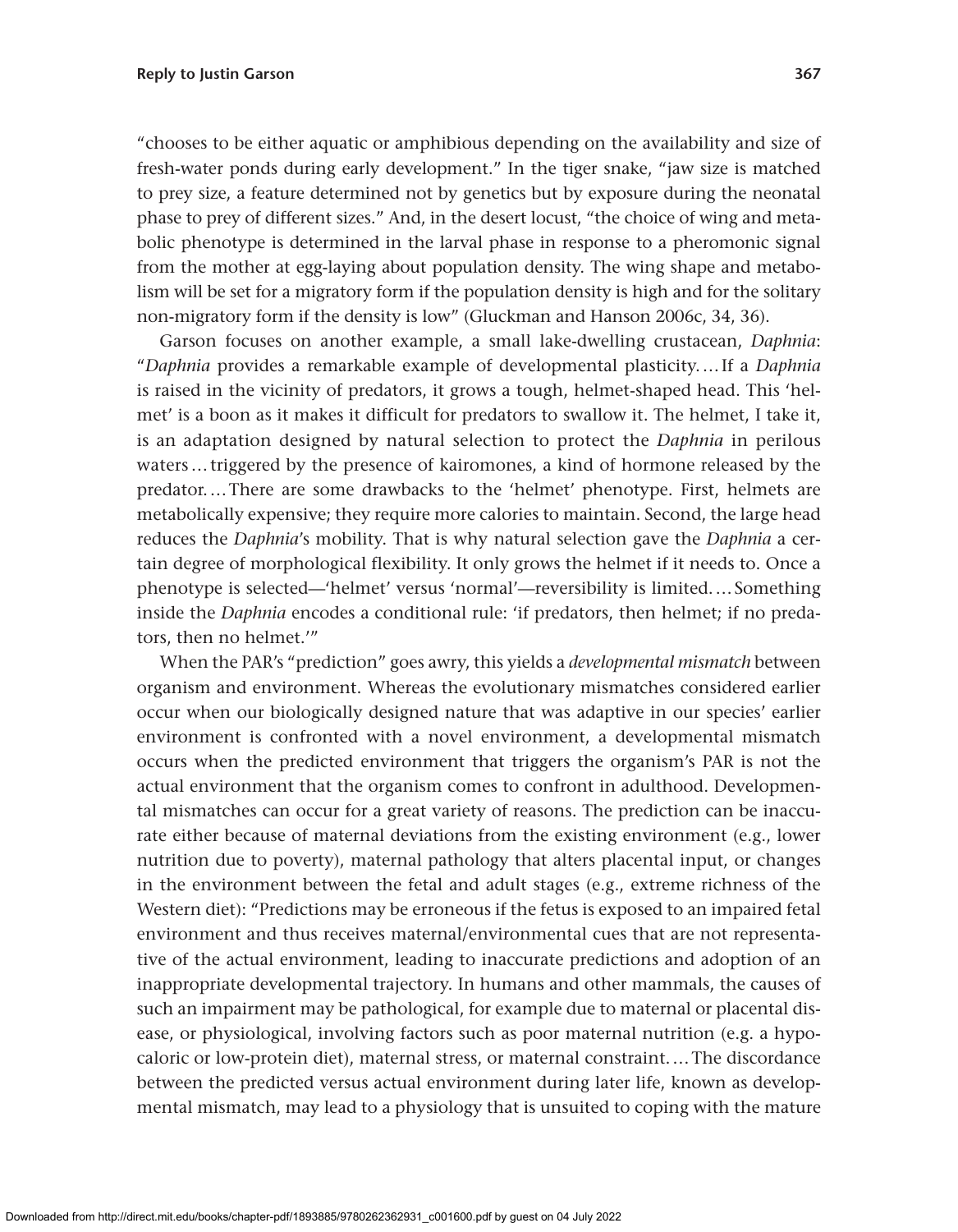environment. The fetus that predicts an energy-poor environment but grows up in an environment with an abundance of food may lack the capacity to adjust and hence be more vulnerable to disease development.…The size of the adverse effects is dependent on the degree of mismatch and other determinants of variation" (Low, Gluckman, and Hanson 2012, 654). Moreover, the PAR mechanism is designed to work for a range of inputs and a range of environments that were common during the evolution of the organism's species and may not be able to adaptively respond to extreme inputs at the fetal stage or extreme later environments that are outside the expectable ranges.

We now finally come to Garson's formulation of a challenge to the HDA based on the possibility that standard mental disorders might be found to be developmental mismatches. First, here is how he describes the problem of developmental mismatch using his *Daphnia* example: "Suppose we hatch some *Daphnia* eggs in a tank swarming with predators, and they grow the helmet-shaped head. Suppose we then remove the predators from the tank. Then the *Daphnia* experience only the disadvantages of the helmet phenotype and none of its perks. Their condition becomes *chronically maladaptive*. It would be acutely troublesome for them if we forced them to compete over limited resources with their 'normal'-shaped counterparts, who need less food and can get to it faster."

Such developmental mismatches, Garson claims, are not dysfunctions and, if disorders, pose a challenge to the HDA:

Here is an intuition that I have.…It seems to me that talk of "dysfunction" is out of place when it comes to developmental mismatches. Let me clarify. Suppose there is a member of *Daphnia* that chose the "wrong" phenotype; that is, suppose it was raised in a tank with predators, it grew the helmet-shaped head, and later, the predators were removed. It exhibits a developmental mismatch and it takes a fitness loss as a result. In my opinion, this does not represent an inner "dysfunction." Put metaphorically, nothing "went wrong" inside that *Daphnia*. Its developmental machinery is operating exactly as it is "supposed to." It is neither defective nor diseased; it's just unlucky. (Of course, the mismatch can *cause* a dysfunction, for example, if the *Daphnia* dies of malnutrition. But that sort of dysfunction is incidental to the mismatch; having a mismatch does not logically imply dysfunction.)

This brings me to the central question of the chapter. What if some of our current psychiatric ailments result from developmental plasticity, *rather than* dysfunction? In other words, what if, in certain individuals with bona fide mental disorders, the disorder represents a developmental mismatch, much like a helmet-shaped *Daphnia* in a predator-free environment.…Such mismatches can be chronically maladaptive for the individuals that possess them.…I do not know whether this budding research program—sometimes known as Developmental Origins of Health and Disease (DOHaD)—will ultimately be vindicated (see Gluckman and Hanson 2006a for an overview). But I think it represents an exciting new avenue for exploring the roots of major mental disorders. This conjecture—that *some mental disorders are developmental mismatches*—raises a significant problem for Wakefield's "harmful dysfunction" (HD) analysis of mental disorder, which holds that all mental disorders stem from biological dysfunctions.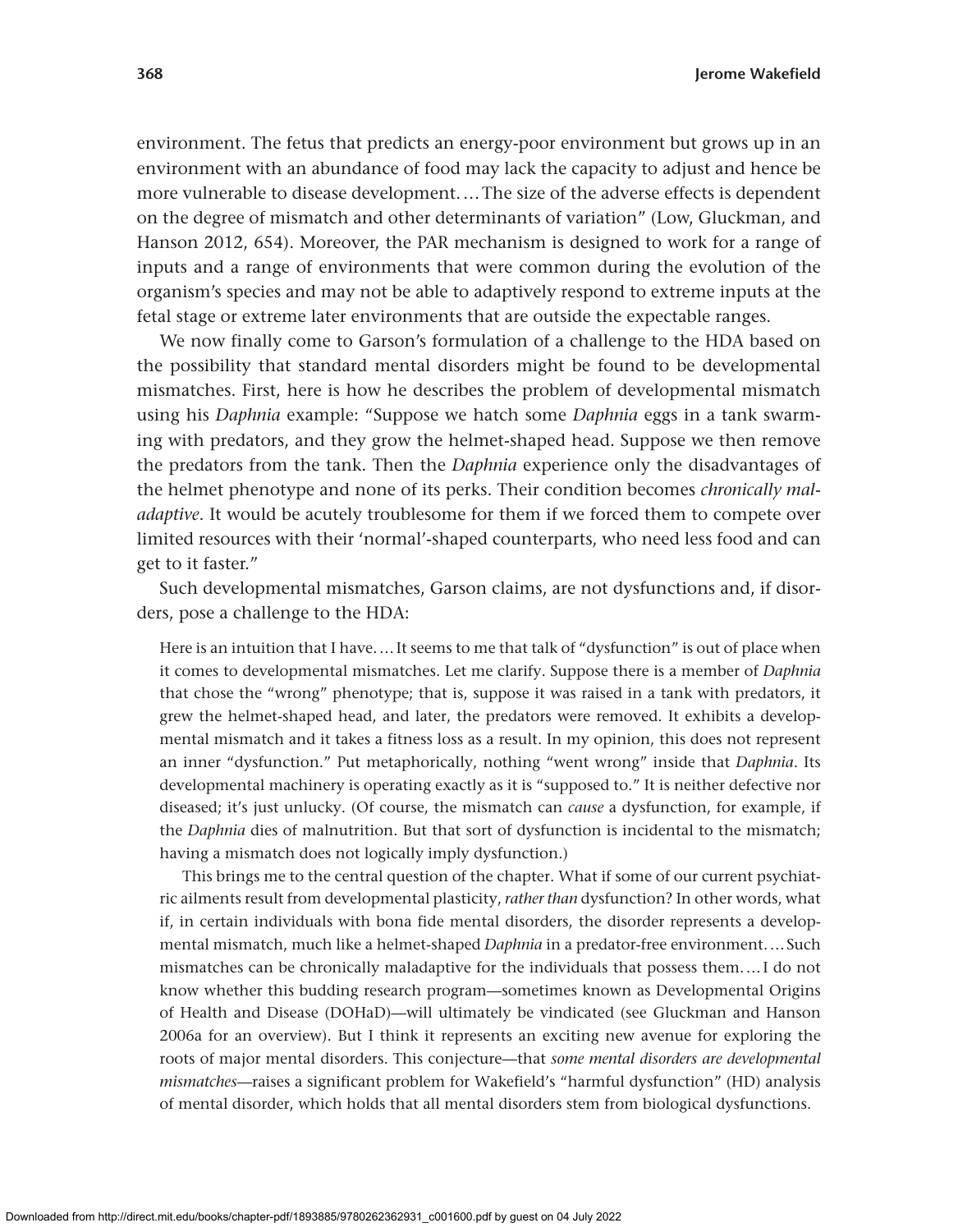So, Garson claims that developmental mismatches—either all or some—are not dysfunctions but are still disorders. As we saw earlier regarding the "bona fide disorder" notion, one cannot rely on the current classification of a condition as a disorder to establish how the condition would be considered if new discoveries were made about its etiology. So, to evaluate Garson's claim that developmental mismatches are nondysfunctions that are disorders, we have to examine how DOHaD theorists actually consider their proposed mismatches.

Note that with respect to the one mismatch that Garson says the most about namely, the *Daphnia* that develop burdensome helmets but then confront an adult environment without the predators from which the helmets are designed to protect them—it appears that Garson goes against his own claim and dismisses the condition as a nondisorder. Garson says that his intuition is that the maladaptive helmets are not a dysfunction because development proceeded as biologically designed, and I agree. Garson's argument against the HDA depends on such cases nonetheless being disorders, but in the *Daphnia* case, Garson does not say that. Instead, he says, "Put metaphorically, nothing 'went wrong' inside that *Daphnia*. Its developmental machinery is operating exactly as it is 'supposed to.' It is neither defective nor diseased; it's just unlucky." I take it that the phrase "neither defective nor diseased" is equivalent to "neither dysfunctional nor disordered." Garson's intuition here seems to be consistent with the HDA and seems right on its face: the *Daphnia* is normal but maladaptively mismatched to its environment, and that might cause a disorder but it is not a disorder. Garson notes that the *Daphnia* "takes a fitness loss" due to the mismatch, but a fitness loss is not a disorder. The DOHaD literature repeatedly cautions that reduced fitness in an environment is not the same as reduced health. Indeed, Gluckman et al. (2016) list as one of the "Fundamental Principles of Evolutionary Medicine" that "selection operates to enhance fitness, not primarily to enhance health or longevity" (162) and reiterate that "selection operates to enhance inclusive reproductive fitness, not necessarily health" (175). In sum, the same reasoning that Garson applies to the mismatched *Daphnia*—that it is neither dysfunctional nor disordered—should apply to all evolutionary and developmental mismatches.

The primary evidence Garson presents for his claim that developmental mismatches are or can be disorders—indeed, other than his own intuition, which he acknowledges might be idiosyncratic, the *only* evidence he presents—consists of his repeated assertion that leading theorists in the DOHaD field judge such mismatches to be disorders: "Some psychiatric researchers take this possibility [i.e., that some disorders are developmental mismatches] quite seriously.…Such mismatches can be chronically maladaptive for the individuals that possess them.…I do not know whether this budding research program—sometimes known as Developmental Origins of Health and Disease (DOHaD)—will ultimately be vindicated (see Gluckman and Hanson 2006 for an overview)"; "several researchers have endorsed mismatch hypotheses for various disorders,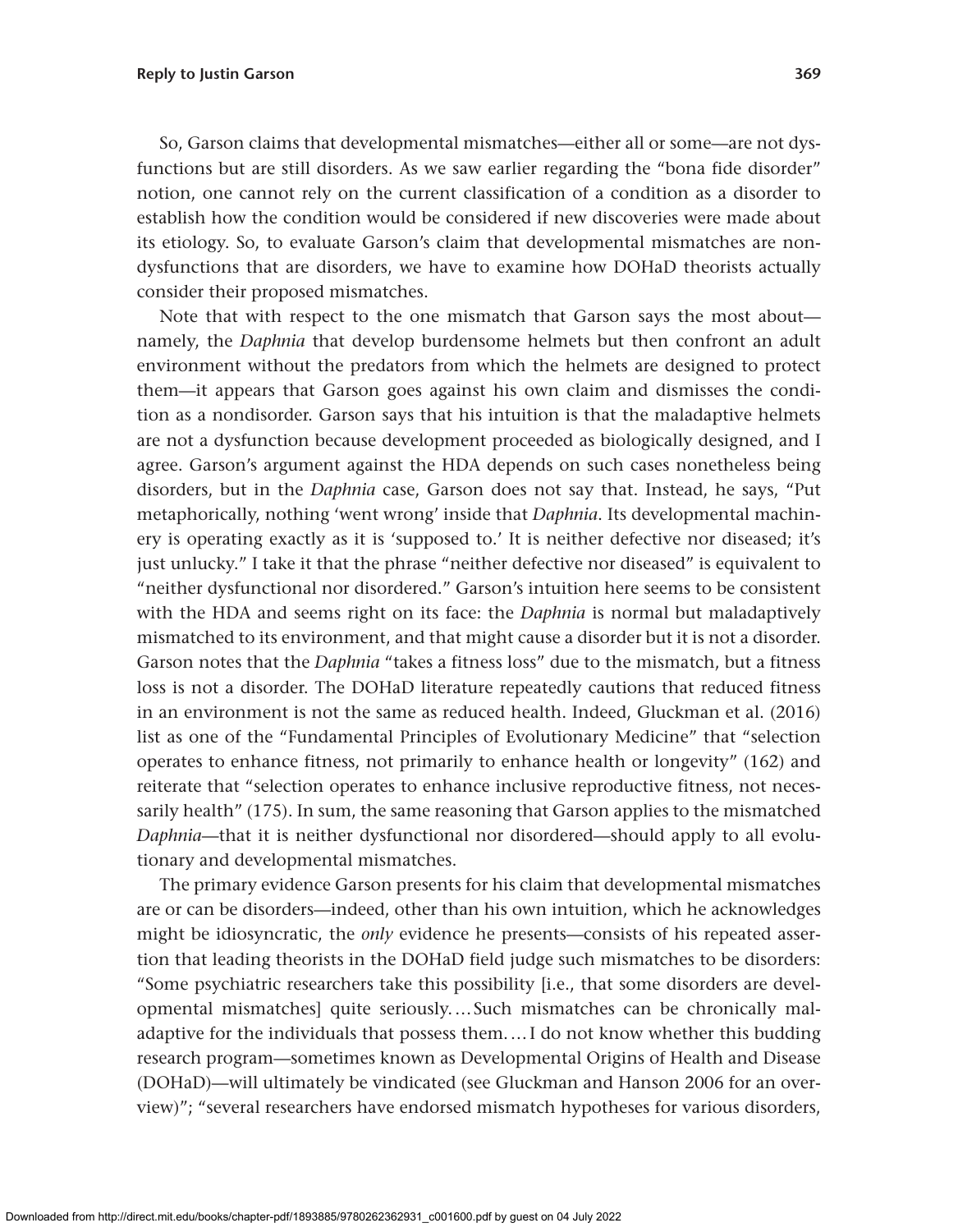and they seem to believe, judging by their terminology, that the conditions they study are, in fact, 'disorders' (or 'pathologies,' 'diseases,' etc.) (e.g., McGuire and Troisi 1998; Gluckman and Hanson 2006a; Glover 2011)"; "Moreover, as I indicated above, the few people who have endorsed the claim that some mental disorders are developmental mismatches seem to describe those conditions as 'disorders,' 'pathologies,' and so on (as I indicated in the previous section; e.g., Gluckman and Hanson 2006a)." So, the most direct way to test Garson's claim is to examine whether leading DOHaD theorists do conceptualize developmental mismatches as disorders.

One might interpret Garson's claim in either of two ways. First, there is the stronger general claim that DOHaD theorists conceptualize developmental mismatch as itself conferring disorder status. Alternatively, one might make the weaker claim (along the lines of Garson's "bona fide disorder" argument) that DOHaD theorists would allow that when conditions already considered disorders are discovered to be mismatches, those are cases of developmental mismatches that are disorders. It is not entirely clear which thesis Garson is defending, so I address both.

There are three critical points that I document below in response to these claims. First, throughout their writings, DOHaD theorists consistently distinguish pathology from risk factors for developing pathology and insist that an evolutionary or developmental mismatch between organism and environment is not a pathology or disorder in its own right but a risk factor for developing pathology. Second, the available evidence indicates that these theorists hold that when a condition widely considered to be a disorder is found to be an evolutionary or developmental mismatch, the disorder label is a mistake and the condition should not continue to be medicalized but should be understood as a normal variation that is problematic only due to the mismatched environment in which it occurs. Third, there is a distinction between developmental mismatches due to evolved PAR mechanisms and mismatches due to various dysfunctions of development, and the DOHaD literature recognizes such true dysfunctions and refers to them as "disruptions." It is among disruptions—which are not naturally selected trajectories and thus classifiable as dysfunctions—that disorders may be found, and this approach is consistent with the HDA. Thus, there is nothing in the cited DOHaD theorists' writings that poses a basic challenge to the HDA. I will document these points with quotes from the DOHaD literature.

First, then, it is striking that throughout the DOHaD literature, it is made crystal clear that the result of an evolutionary or PAR-generated developmental mismatch that reduces fitness is not a disorder but a normal-range naturally selected variant that, due to the problematic interactions with the environment that result from the mismatch, can create a greater *risk* of developing a disorder. The development of an actual disorder, it is explained, requires a proximal cause that constitutes a dysfunction. These points are made consistently and repeatedly across publications, as in the following passages (I add emphases to the uses of "risk" and cognates): "The fundamental assumption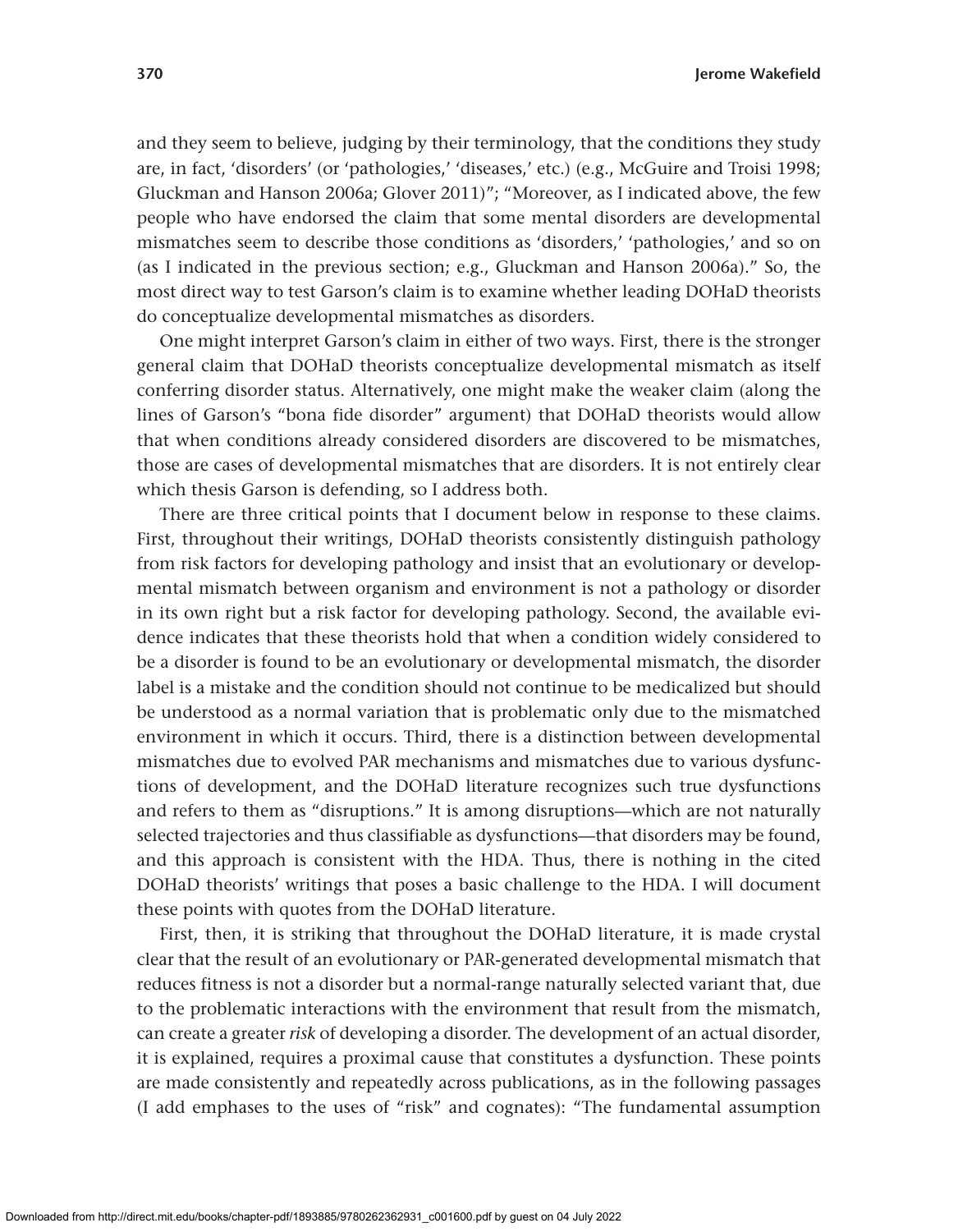underlying the DOHaD model is that environmental factors acting in early life have consequences which become manifest as an *altered disease risk* in later life" (Gluckman and Hanson 2006c, 33); "It should be emphasized that mismatch does not cause disease, but rather *increases the risk of disease* in later life" (Low, Gluckman, and Hanson 2012, 654); "In general, we are not arguing that evolutionary processes cause disease, rather that they have important effects on the *relative risk of developing symptoms or disease.*…With respect to all that we consider in this book, it is important to think in terms of *variations or changes in disease risk* rather than viewing ultimate mechanisms as leading directly to causation of disease" (Gluckman et al. 2016, 161–162, 163); "In modern humans, such a *mismatch leads to a risk of disease*.…Because the upper limit of the nutritional environment is rising globally, the *risk of disease due to mismatch* increases even for individuals who had normal early development" (Gluckman and Hanson 2004, 1735, fig. 3); "The model suggests that a mismatch between fetal expectation of its postnatal environment and actual postnatal environment contribute to later *adult disease risk*" (Gluckman, Hanson, and Pinal 2005, 130); "Where the prediction is incorrect, however, the organism is left with a postnatal physiology that is mismatched and inappropriate, putting it at increased *risk* from predation or disease" (Gluckman, Hanson, Spencer, and Bateson 2005, 673); "Critical periods in development result in irreversible changes; if the environment in childhood and adult life differs from that predicted during fetal life and infancy, the developmental responses may increase the *risk of adult disease*" (Godfrey 2006, 6); "Early life influences can alter later *disease risk* the 'developmental origins of health and disease' (DOHaD) paradigm.…Mismatch between the anticipated and the actual mature environment exposes the organism to *risk of adverse consequences*—*the greater the mismatch, the greater the risk*" (Gluckman, Hanson, and Beedle 2007, 1); "When there is a mismatch, the individual's ability to respond to environmental challenges may be inadequate and *risk of disease increases*. Thus, the degree of the mismatch determines the individual's *susceptibility to chronic disease*" (Godfrey et al. 2007, 5R, 6R); "Developmental factors play a considerable role in determining individual *disease risk* later in life. This phenomenon is known as the Developmental Origins of Health and Disease (DOHaD).…In the event of a mismatch between the early and mature environment, such anticipatory responses may become maladaptive and lead to *elevated risk of disease*" (Low et al. 2012, 650); "Generally the practice of medicine focuses on the issues of *proximate* causation—namely the actual physiological and anatomical disruptions that lead to disease, because it is these pathological processes that inform most diagnostic and therapeutic choices.…But what this book aims to demonstrate is…ultimate, that is evolutionary, pathways that affect *the risk of developing disease*" (Gluckman et al. 2016, 161); "Evolutionary processes mediate *disease risk* via multiple pathways.…The key role of evolutionary and developmental histories in influencing *disease risk* provides a framework for understanding the etiology of many noncommunicable diseases" (Low and Gluckman 2016, 69).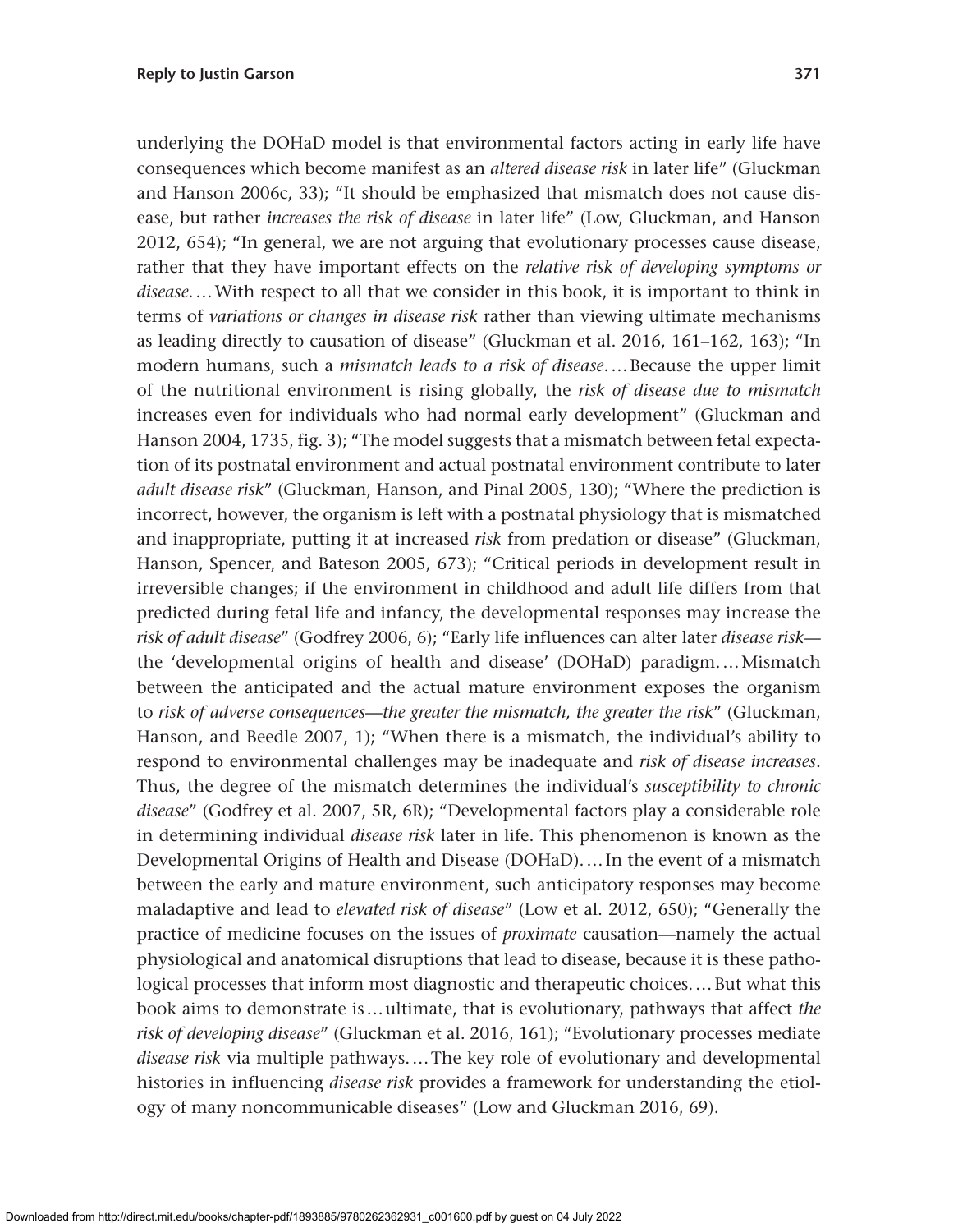These passages make clear—in direct contradiction to Garson's claim—that the DOHaD paradigm is about how early influences alter disease risk, not disease itself, and that developmental mismatch is not itself a disease but rather exposes the organism to the risk of disease where "the greater the mismatch, the greater the risk"—*not* the greater the disorder. The DOHaD literature thus agrees with the HDA that because the PAR-triggered alterations are evolutionarily selected options and are not dysfunctions, they are not disorders even if mismatched. Only dysfunctional conditions that arise from them are considered disorders.

If the strong general thesis that maladaptive evolutionary or developmental mismatches are disorders is rejected by DOHaD theorists, do they at least allow the weaker thesis, which Garson seems at times to be defending, that some mismatches that are not dysfunctions are nonetheless disorders? No doubt some evolutionists talk this way for a variety of reasons (see below). However, the evidence from the writings of leading DOHaD theorists suggests that they understand that developmental mismatch is not disorder when there is only maladaptation to an environment and no dysfunction. That is, when confronted with conditions that are widely considered disorders but that are in fact evolutionary or developmental mismatches, leading DOHaD theorists tend to argue that this is a conceptual confusion and that the condition should not be classified as a disorder. On the other hand, confronted with a disruption of development that can be construed as a dysfunction, they tend to accept that a resulting problematic condition is a disorder. Here are some examples including both developmental and evolutionary mismatches, as well as both nondisorders and disorders.

Both the earlier and later DOHaD anthologies (Gluckman and Hanson 2006a; Gluckman et al. 2016) use the condition of lactose intolerance, an evolutionary mismatch, to lay out the case that mismatches can be mistaken for disorders but should not be so considered—and the logical point would seem to apply to both evolutionary and developmental mismatches. I quote from the authors' later version of this illuminating example at some length:

Consider a young man who presents with abdominal pain, bloating, and diarrhea. He is a recent immigrant from Southeast Asia with no history of these symptoms. He reports that yesterday he shared lunch with work colleagues during which he consumed a couple of glasses of milk and had a plate of ice cream. This was unusual for him, but his colleagues, who are of European ethnicity, were unaffected. Why is this young man made ill by ingesting a normal foodstuff?

Cows' milk, like the milk of most mammals, is rich in the disaccharide lactose. The sugar transporters in the human gastrointestinal tract cannot move intact lactose across the gut wall, but babies can digest lactose because of the presence of the enzyme lactase, which breaks down lactose into easily absorbable glucose and galactose. In most humans, lactase expression in the intestine disappears after weaning, but human populations with a history of pastoralism mostly people of northern European or East African origin—have a high prevalence of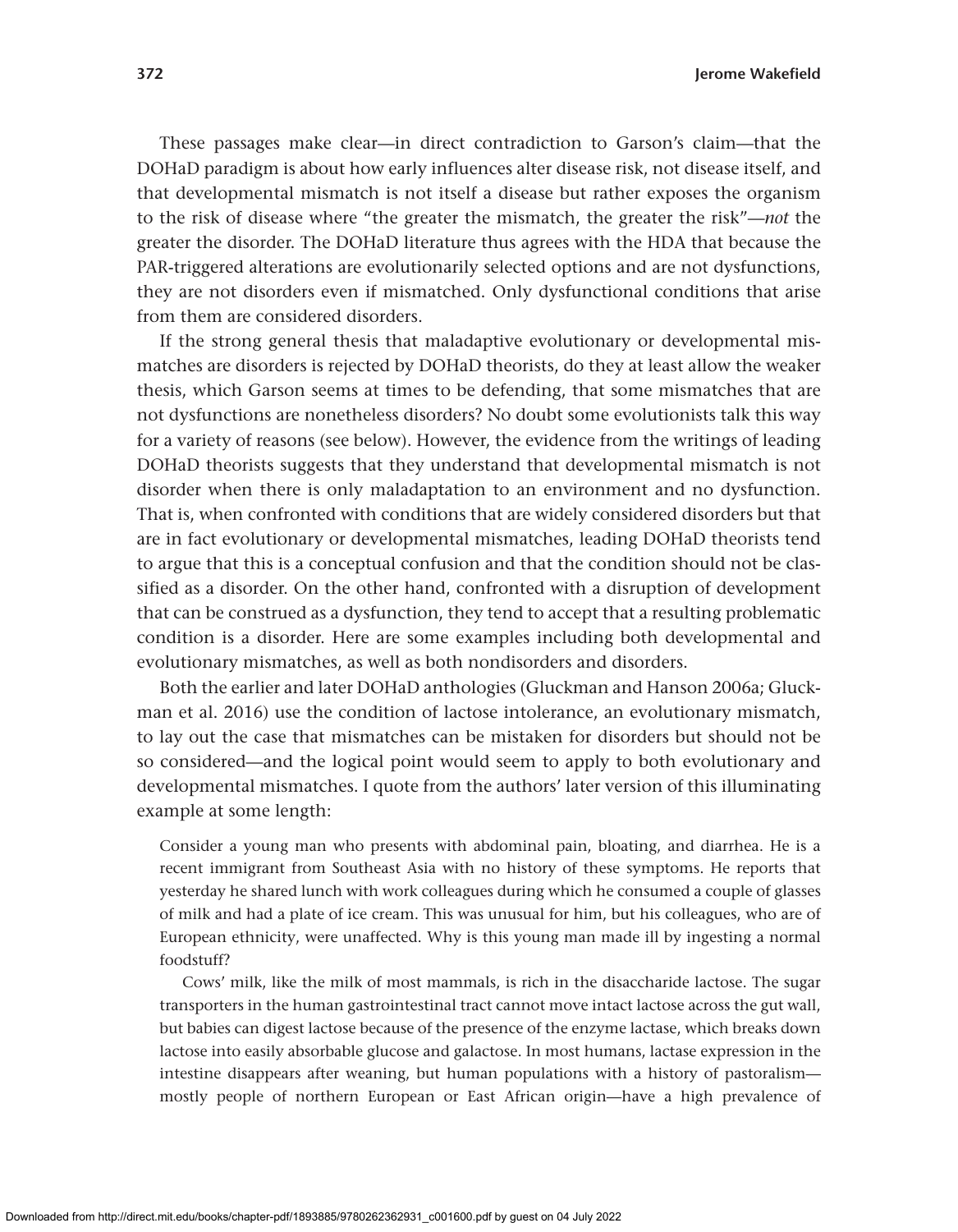#### **Reply to Justin Garson 373**

mutations in the promoter region of the lactase gene, causing the enzyme to be expressed within the intestinal tract throughout life. This enables them to consume milk throughout their lives.

But this young man of Asian origin does not carry the persistence mutation and therefore does not express lactase in his duodenum…his symptoms arise from a mismatch between his genetic origin—from a population where, historically, consumption of milk after weaning was unknown and lactase persistence is rare—and his current environment where milk is easily available and widely consumed.

…This example is central to the purpose of this book, because Western medical textbooks often define the inability to absorb lactose as a metabolic *disorder*—adult hypolactasia—but from an evolutionary point of view this man's inability to digest lactose is *normal* and is shared with 70% of the world's population. It has only become manifest in an environment distinct from that to which he is adapted.…This concept of an organism *matched* or *mismatched* with its environment is fundamental to both evolutionary biology and evolutionary medicine, where mismatch... may lead to pathology.... The World Health Organization classifies such 'lactose intolerance' as a metabolic disorder, although in fact this trait represents the normal and ancestral human condition. (Gluckman et al. 2016, 5–6)

I take it the point is that, although the stomach problems resulting from drinking milk may be a disorder in virtue of the digestive dysfunction, this individual's inherent condition of lactose intolerance is not itself a disorder even though it is mismatched to and maladaptive in his current environment, because it is how he was biologically designed. This is analogous to Garson's *Daphnia* that was perfectly designed for an environment that unfortunately it does not inhabit—which even Garson judges to be nondisordered. The passage provocatively makes clear that the criterion of dysfunction takes precedence over maladaptation in a given environment and thus that the World Health Organization's classification of lactose intolerance in itself as a disorder should be rejected—although the manifestation of that condition in digestive dysfunction would of course remain a disorder.

Turning to developmental dysfunction, a clear example of how DOHaD theorists react to the medicalization of a mismatch with considerable psychological ramifications is provided in papers considering the trend in Western countries toward earlier puberty, especially among girls. Although the papers acknowledge that some cases of early puberty involve developmental disruptions that are true dysfunctions (e.g., brain lesions, hormonal disorders) and therefore disorders, DOHaD authors argue that the broader trend toward early puberty among girls in the developed world is due to developmental plasticity responding to various fetal influences, with an outcome that is severely mismatched to current social demands. These authors routinely and emphatically distinguish medical disorder from mismatch in their discussion of early puberty and make clear that the mismatch itself should not be confused with medical disorder. In fact, they take pains to correct what they see as a mistake by others in assuming there is a disorder when in fact there is a developmental mismatch, as in the following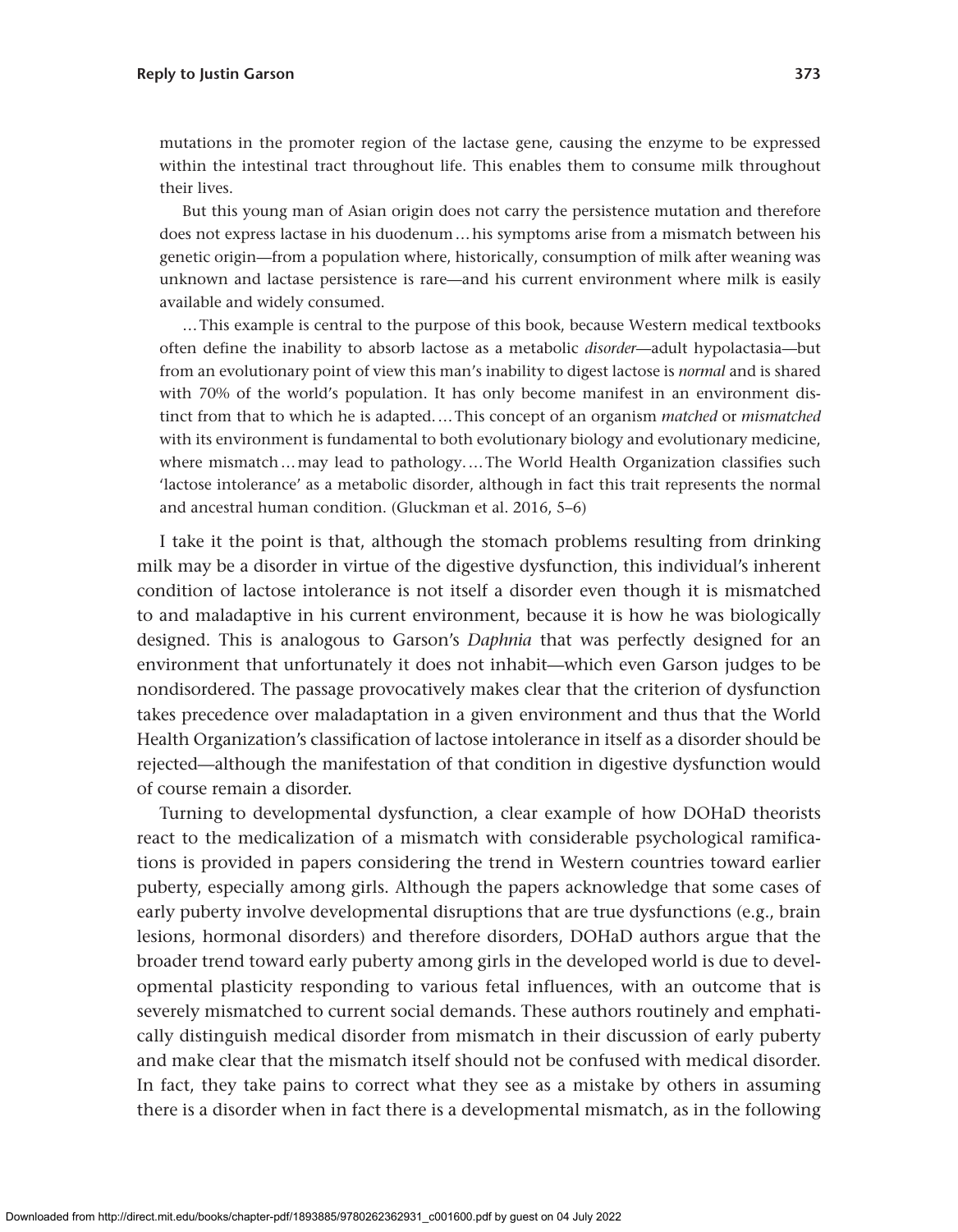passages from two articles: "We will argue that there is a risk that early puberty is being inappropriately perceived as a medical issue rather than recognizing that there is mismatch between biological reality and the increasingly complex society in which young people live" (Gluckman and Hanson 2006d 26); "Recent decades have exposed a mismatch between the age of biological maturation and the age of psychosocial competency.…We must be careful not to inappropriately medicalize early puberty. The use of the term 'precocial puberty' to describe early puberty which does not have a pathological basis is inappropriate" (Gluckman and Hanson 2006d, 30); "In the past few decades, as puberty has advanced, biological maturation has come to precede psychosocial maturation significantly for the first time in our evolutionary history. Although this developmental mismatch has considerable societal implications, care has to be taken not to medicalize contemporary early puberty inappropriately" (Gluckman and Hanson 2006e p. 7); "There is…increasing awareness of the consequences of the psychosocial 'mismatch' which arises from early biological reproductive competence in societies in which young women do not obtain psychological or social maturity until at least their late teens. Generally, a medical approach is taken to early menarche. Here, we review evidence suggesting that the timing of puberty…can be better understood by reference to evolutionary principles. These considerations…challenge the concept that it is necessarily pathological" (Gluckman and Hanson 2006e, 7); "We have suggested that an evolutionary perspective…argues for more careful use of the term 'precocious puberty'. This term implies pathology…the vast majority of young women undergoing menarche at increasingly younger ages have normal physiology and progression of puberty; their physiology has been simply determined by their distant ancestors" (Gluckman and Hanson 2006d, 11).

Another indicator that these theorists clearly distinguish disorder from developmental mismatch occurs in the title of an inserted text box that explores various adaptive and maladaptive features of posttraumatic stress disorder (PTSD). The box is titled, "Post-traumatic Stress Disorder: Adaptive or Pathological?" (Gluckman et al. 2016, 274). By "adaptive" here, they mean adaptive not in the immediate environmental sense but in the sense that applies to PAR reactions—namely, it was naturally selected as adaptive in our species' environments of evolutionary adaptation (EEA). Their conclusion seems to be that PTSD has components that by themselves are naturally selected, but the overall configuration is a dysfunction and thus a disorder. The point is that they unblinkingly contrast adaptive with pathological, implying that naturally selected features are assumed to be nonpathological and on that basis raising the question whether PTSD should be considered a genuine disorder.

In case I am giving the contrary impression, it should be emphasized that despite the nondisorder status of mismatched PAR conditions, there is ample room for dysfunction and disorder within the developmental mismatch approach. Leading DOHaD authors distinguish normal-range environmental circumstances to which the plastic response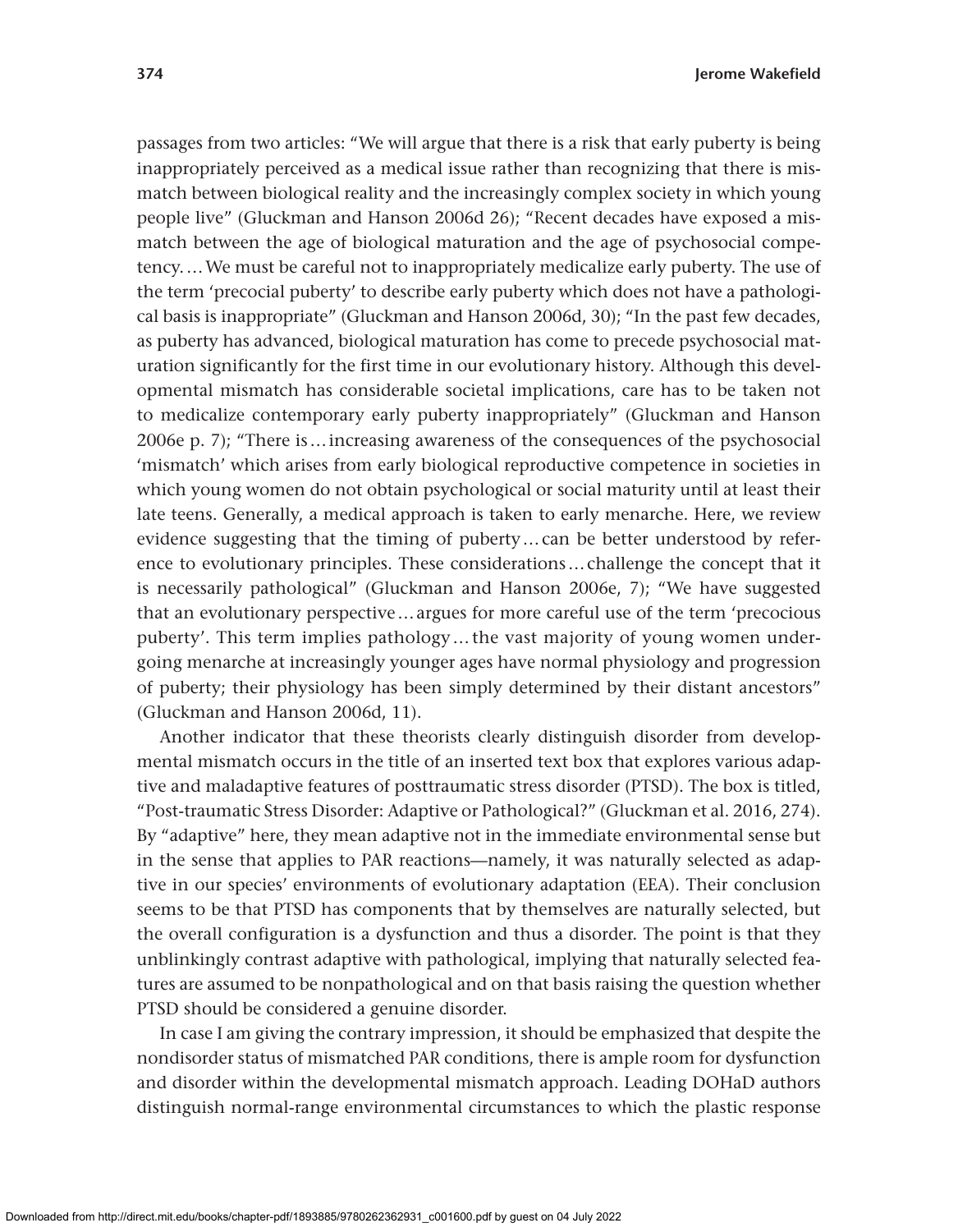is biologically designed from more extreme or pathological environmental inputs that they term developmental "disruptions" and roughly correspond to dysfunctions. They understand that this distinction is conceptually fundamental, and it is repeatedly emphasized, "These [PAR] factors act through the processes of developmental plasticity…and can be distinguished from developmental disruption" (Gluckman, Hanson, and Pinal 2005, 130); "Normal development may be disrupted by early environmental influences; individuals that survive have to cope with the damaging consequences" (Gluckman, Hanson, Spencer, and Bateson 2005, 671); "A key issue is to distinguish between factors that disrupt development and which are not regulated and those that are based on the processes of developmental plasticity and may have adaptive value.…We have to accept that some environmental exposures…simply disrupt the normal pattern of development" (Gluckman and Hanson 2006b, 2); "Extreme developmental environments lead to developmental disruption.…Within the normal range of variation…maximal fitness is conferred by the action of predictive adaptive responses" (figure 3.1 legend, Gluckman and Hanson 2006c, 37); "Not all environmental factors act during early development through these plastic processes. Some environmental influences are clearly pathological and lead to disruption of development rather than channeling development. Teratogenesis is the most obvious manifestation of pathology.…Developmental disruption may also occur at a less overt level. The change may not be in gross structure, leading to a malformation, but in the substructure or function of the organ. This change in structure or function has no adaptive value at any stage in the organism's life" (Gluckman and Hanson 2006c, 34); "Environmental factors acting during the phase of developmental plasticity can either act to disrupt the normal program of development or to modulate it. Developmental disruption may be overtly teratogenic…or may be much more subtle. Clearly, such disruptive responses cannot be considered adaptive" (Gluckman and Hanson 2006b, 3); "Developmental plasticity, which has an adaptive origin, must be distinguished from developmental disruption, which does not" (Gluckman et al. 2016, 96).

The many forms of disruption yield many pathways to developmental disorder: "Errors in prediction might arise either because the postnatal environment has shifted or because the foetus has received faulty information on which to base its prediction. The latter is most likely to happen in the presence of maternal disease or placental dysfunction, but also as a result of exaggerated maternal constraint.…Developmentally disruptive events in response to environmental stimuli irreversibly interfere with embryonic development and, depending on their nature, may have deleterious effects either in utero and/or after birth. Generally, such cues act by interfering with a developmental process during periods of vulnerability, such that structural deficits emerge. The stimulus may be a drug, ionizing radiation, a major environmental shift such as hyperthermia or hypoxia, disease, or a gross nutritional disruption" (Gluckman, Hanson, Spencer, and Bateson 2005, 672); "The fidelity of the prediction is influenced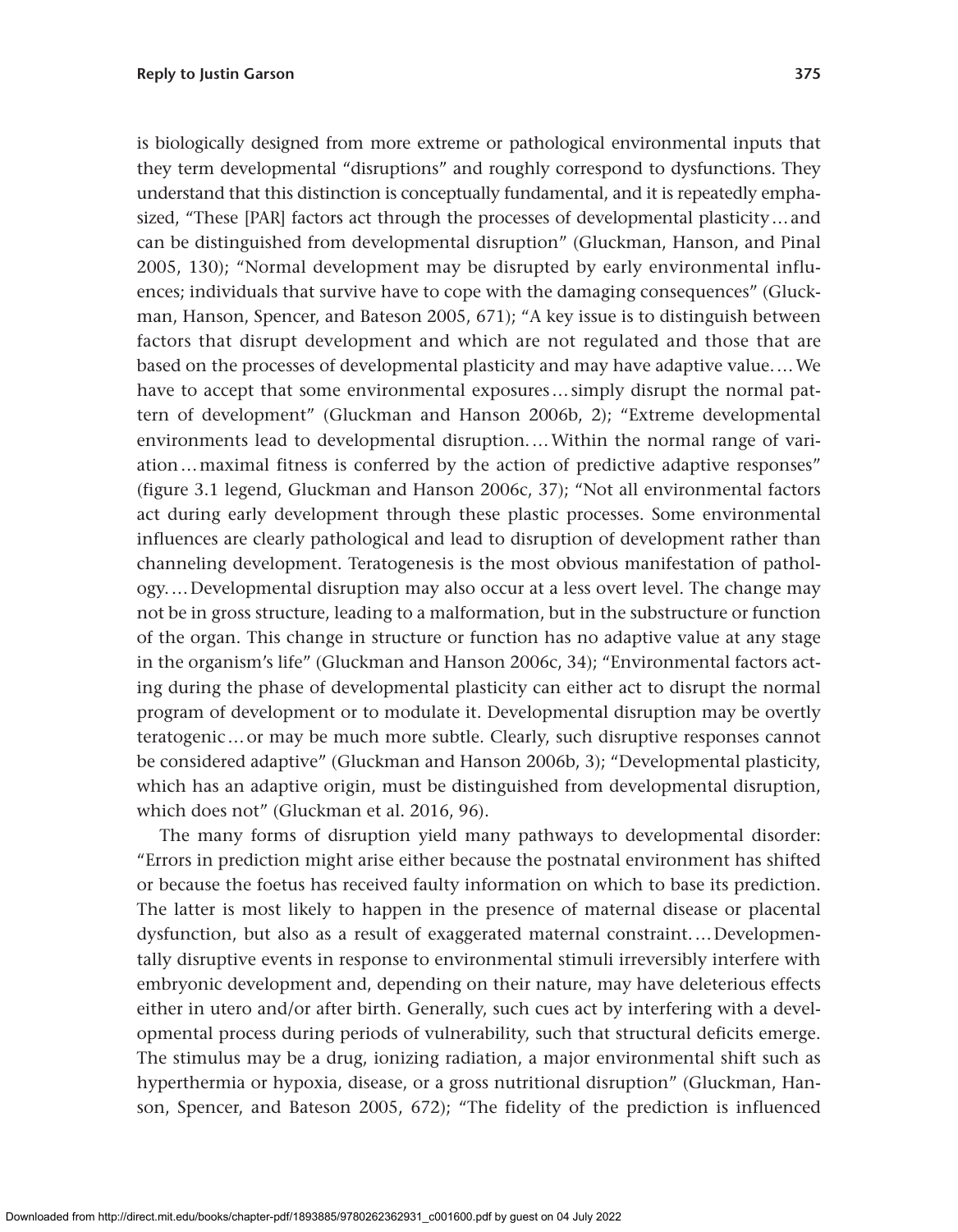by…pathophysiological factors, such as maternal or placental disease or changes in maternal nutrition.…Fetal growth patterns can be affected by maternal nutritional balance within the normal absolute-intake range" (Gluckman and Hanson 2006c, 44–45); "It is possible, for example, that the mechanism which increases…vigilance in offspring becomes maladaptive when it causes a disabling level of phobia in some individuals. In light of findings that genetic changes in many different loci appear to contribute to the risk of schizophrenia, it may be that such traits generally improve cognitive fitness, but at some point reach a cliff-edge and failure" (Glover 2011, 358); "Predictions may be erroneous if the fetus is exposed to an impaired fetal environment and thus receives maternal/environmental cues that are not representative of the actual environment, leading to inaccurate predictions and adoption of an inappropriate developmental trajectory. In humans and other mammals, the causes of such an impairment may be pathological, for example due to maternal or placental disease, or physiological, involving factors such as poor maternal nutrition (e.g. a hypocaloric or low-protein diet), maternal stress, or maternal constraint" (Low, Gluckman, and Hanson 2012, 654).

This is an area in which the complexity leads to ambiguity. As Gluckman and Hanson (2006b) observe, "Evaluating whether a response is adaptive or disruptive may be difficult" (5). Even if the HDA is accepted as the correct analysis of disorder, one might find legitimate disagreement about whether, say, environmentally induced myopia or conduct disorder in response to abuse is or is not a dysfunction and thus is or is not a disorder (see the comment on indeterminacy, below). DOHaD theorists offer some more esoteric examples: "For example, is the reduction in nephron number in sheep after maternal exposure to very high doses of glucocorticoids in early gestation (Wintour et al., 2003) a process where the steroid has disrupted the normal pattern of nephron differentiation, or is it part of some adaptive process mimicking a normal situation where the fetus responds to maternal glucocorticoids crossing the placenta under situations of maternal stress? Similarly, is the continuous relationship between maternal vitamin A intake and nephron number in the rat a dose-dependent disruptive effect or does it have adaptive value?" (Gluckman, Hanson, and Beedle 2007, 5). I believe that answering these types of questions sometimes leads us to the limits of functional thinking and also may bring us to confront issues of indeterminacy of function, as Garson suggests. However, where there are reasonably firm intuitions once details are filled in, they also can illuminate the structure and scope of our concept.

### **Other Authors Cited by Garson**

I have surveyed above the writings of the leading school of DOHaD theorists, sifting the evidence regarding Garson's claims versus the HDA as a way to explain their intuitions. Garson cites some other publications not addressed above that he thinks are congenial to his view, and they deserve comment. First, it should be kept in mind that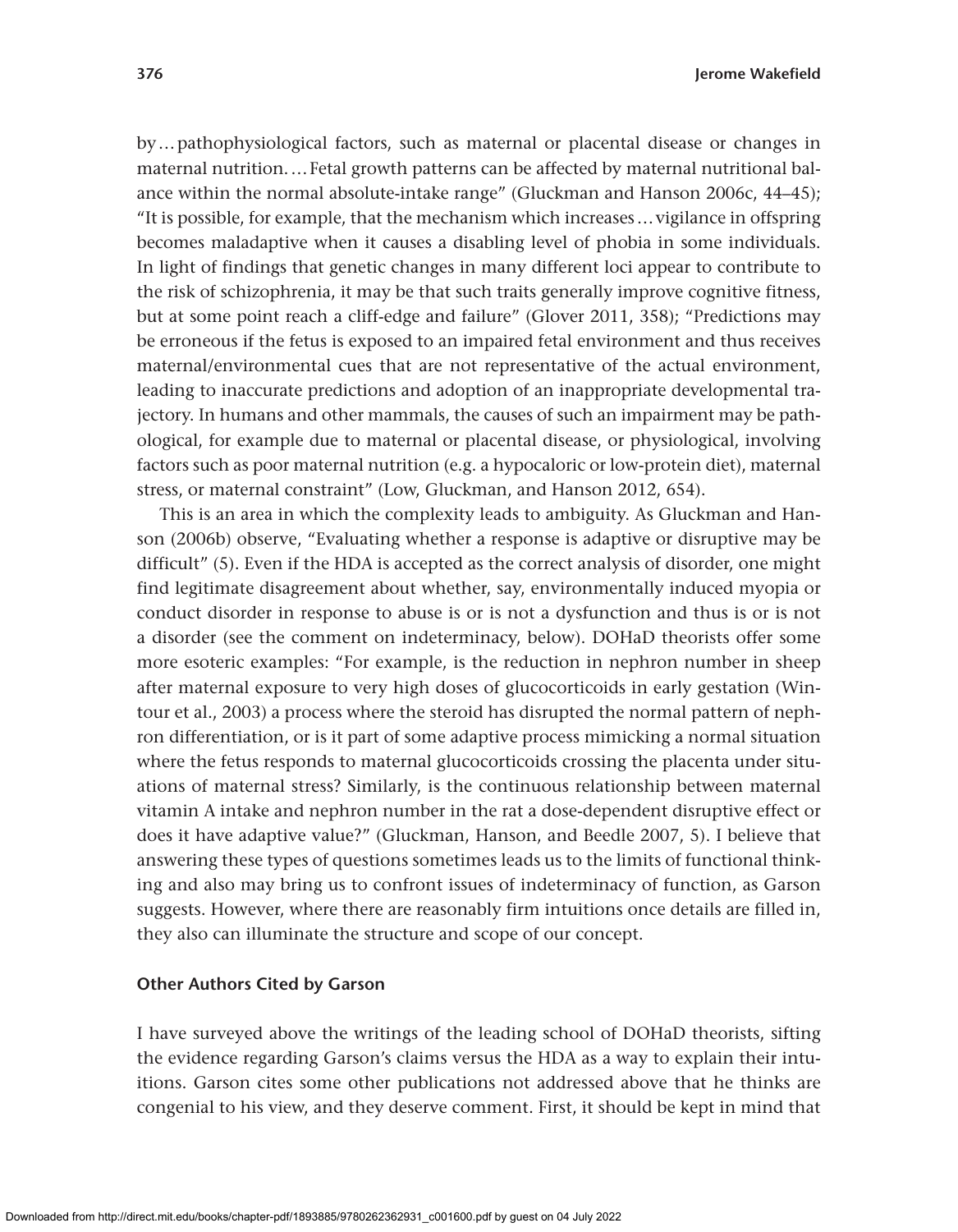in considering whether mismatches are considered disorders, one can easily be misled by the literature's casual usage of "disorder." When DOHaD theorists address conditions generally labeled disorders and especially mental disorders, they often describe the conditions as "disorders" even when discussing potential evolutionary and developmental mismatches. However, this is more terminological than conceptual. Given the great fanfare and controversy surrounding each revision of the *DSM*, and given that the *DSM* and *International Classification of Diseases* (*ICD*) are considered official listings, it is potentially confusing and no small thing to suggest that a condition listed as a mental disorder is in fact not a disorder. It is easier and safer in anything other than a conceptual-analytic context to use "disorder" just to mean "whatever is listed as a disorder in *DSM* (or *ICD*)" and proceed with one's etiological theorizing.

Other than Gluckman and his colleagues, Garson cites two references regarding mismatches being considered disorders, and both of them take this terminological route. Garson cites McGuire and Troisi's (1998) book in which they make a case for evolutionary theory as an integrating framework for psychiatry. However, this book has nothing much to say about the concept of mental disorder and takes no stand on whether developmental mismatches are disorders. Instead, the authors explicitly state that in using the term "disorder," they will simply abide by the *DSM-IV*'s listing of conditions as disorders: "We will use the term…*disorder* when we are referring to disorders specifically as they are described in the fourth edition of the American Psychiatric Association's *Diagnostic and Statistical Manual of Mental Disorders* (*DSM-IV*, 1994)" (1998, 13). Consistent with this orthodox perspective, when they later confront the question of "how disorders are defined," they simply note, "As most readers will be aware, there is no generally accepted definition.…We will not dwell on this point but will settle for the definition used in *DSM-IV*" (1998, 14) and quote the *DSM-IV* definition. So, this book's disorder attributions offer no support for Garson's conceptual claims. Note that in quoting the *DSM-IV* definition, McGuire and Troisi omit the conceptually crucial "dysfunction" sentence ("Whatever its original cause, it must currently be considered a manifestation of a behavioral, psychological, or biological dysfunction in the individual" [1994, xxi–xxii]). This omission anticipates Troisi's (2006) later identification of disorder with reduced fitness independent of dysfunction: "A maladaptive psychological or behavioral syndrome that impacts negatively on the individual's inclusive fitness.…A dysfunctional mechanism underlying the syndrome is neither necessary nor sufficient for a diagnosis of mental disorder" (Troisi 2006, 328). This is the very position rejected as obviously wrong by leading DOHaD theorists, and it is a position that renders psychiatry helpless to respond to antipsychiatric critiques because almost any socially disapproved feature can be made fitness-reducing through social sanctions. Indeed, on Troisi's analysis, being a member of a severely oppressed minority could be a disorder.

Garson also cites Glover (2011). Glover's paper is a review that suggests that the DOHaD paradigm as developed by Gluckman and colleagues might be systematically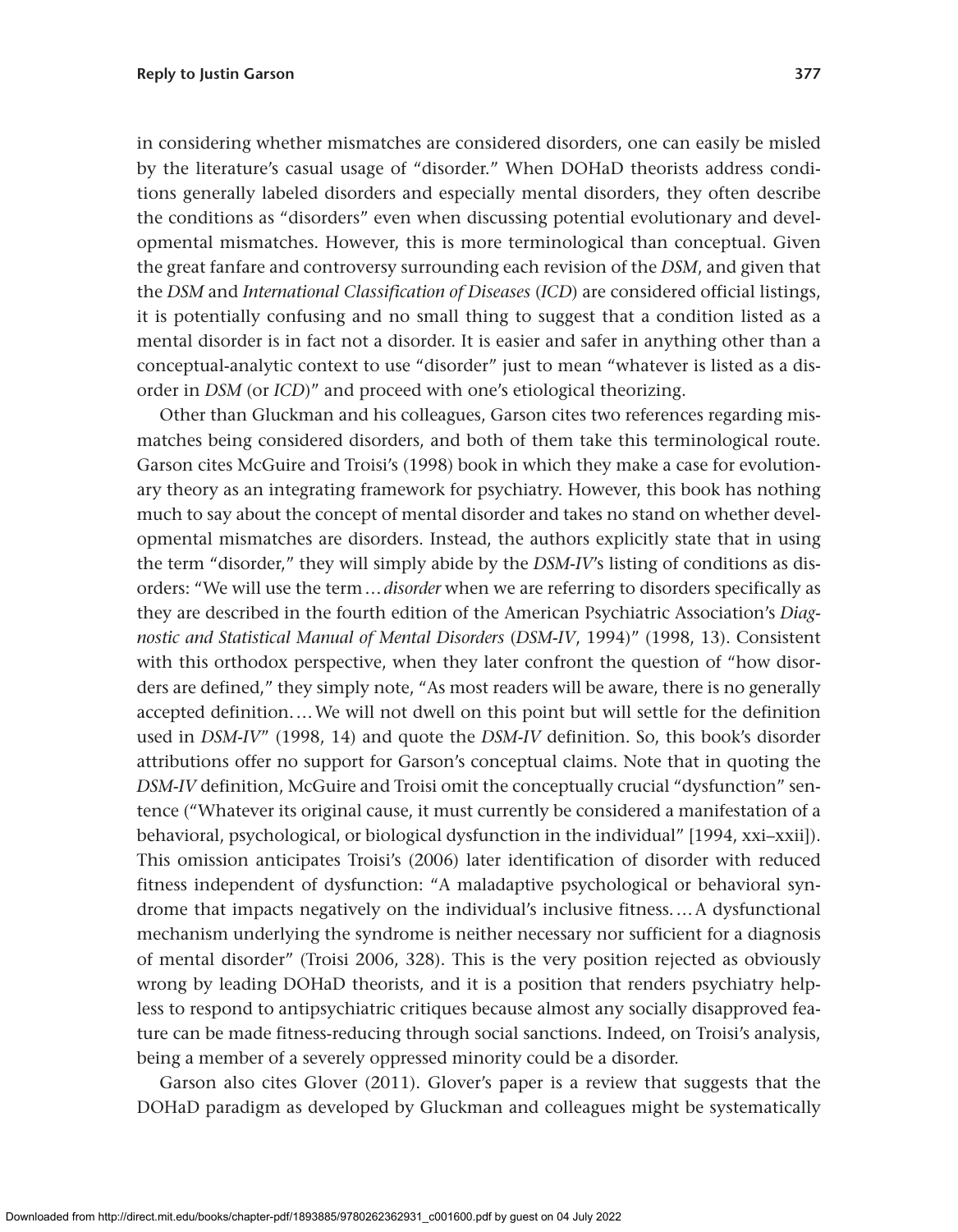extended to a broad range of psychodiagnostic variables. Glover does not directly address the nature of the disorder/nondisorder boundary and relies on *DSM* categories to label as disorders the mismatched conditions she discusses. However, Glover's reliance on *DSM* classifications to identify mismatches with disorders seems to be justified only by misidentifying maladaptiveness with disorder: "A mismatch between what was adaptive in an earlier environment and the world in which we now live can lead to pathology. Thus the outcomes which can be increased by prenatal stress or anxiety and their potential adaptive value in our ancestral environment…can be quite maladaptive in our modern environment. For example, we are not usually exposed to the type of danger for which extra vigilance (anxiety) or readily distracted attention (ADHD) would be helpful, and these symptoms can both be distressing and impede formal learning" (359). Moreover, Glover hints at lurking conceptual questions about such labels when she says things like: "The evolutionary perspective can add a new viewpoint in trying to understand the long-term effects of prenatal stress. Fetal programming may help explain why some forms of developmental psychopathology have persisted in the population. It could be of evolutionary benefit to have a minority of individuals who are more vigilant (anxious), impulsive or with readily distracted attention (ADHD), or willing to break the rules or be aggressive (conduct disorder). In times of stress it may be adaptive to have a higher proportion of the population with these traits" (364); "An evolutionary perspective may give a different understanding of children in our society with these symptoms.…The type of cognitive deficits observed after prenatal stress…may be those which were adaptive in a past environment" (356); and "Gluckman et al. (2009) make the case that concepts of health and disease are altered by taking an evolutionary perspective. Our understanding of an individual's health may depend on knowledge of their evolutionary origin and how that interacts with the modern world" (Glover 2011, 359). It is difficult to believe that when Glover says, "Thus some of the altered outcomes observed after prenatal stress may well, in their milder forms, have been adaptive in more primitive conditions" (357), that if pushed, she would insist that nonetheless these are medical disorders—but ones that could be "cured" by placing the individual in a more threatening environment! In sum, Glover's paper, like McGuire and Troisi's book, explores evolutionary perspectives on the conditions currently classified as mental disorders without stopping to reflect on the concept of disorder itself. It thus offers no serious grounds for resolving the issues raised by Garson one way or the other. The only sources cited by Garson that take this issue seriously are the ones by Gluckman and colleagues cited extensively above.

Thus, the evidence of the texts cited by Garson goes against his claims and supports the HDA. Garson demands that "at the very least, I would like to be given an independent reason for thinking that, if some…disorders result from plasticity, then they are not real disorders at all." I have provided that reason—namely, this is the best interpretation of the views of the leading theorists in the DOHaD field, and the evidence Garson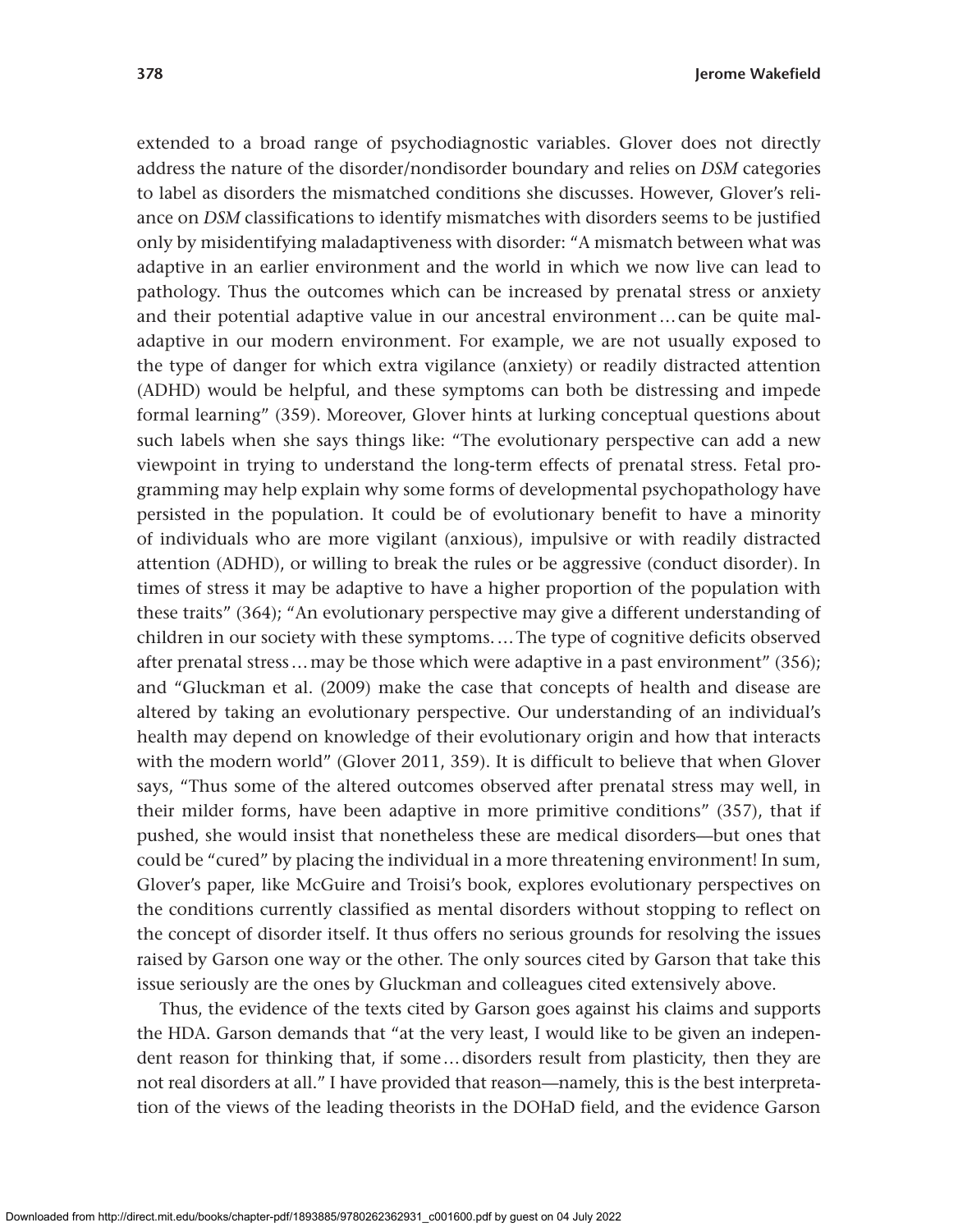cites to support his case is entirely based upon but mischaracterizes those views. He also says, "The HD analysis also makes a prediction about clinical usage and I have given reasons for my skepticism about that prediction." I showed in earlier comments that his skepticism about my "fever" example can be addressed by presenting other even more persuasive examples, and above I have now also shown that DOHaD theorists confirm my prediction as well, for example, in their suggesting that lactose intolerance and early puberty, both medicalized conditions, should be demedicalized because they are mismatches, and more generally in their reasoning behind those claims.

### **References**

American Psychiatric Association. 2013. *Diagnostic and Statistical Manual of Mental Disorders.* 5th ed. American Psychiatric Association.

Andrews, P. W., and J. A. Thomson Jr. 2009. The bright side of being blue: Depression as an adaptation for analyzing complex problems. *Psychological Review*, 116(3): 620–654.

Bateson, G., D. D. Jackson, J. Haley, and J. Weakland. 1956. Toward a theory of schizophrenia. *Behavioral Science* 1: 251–264.

Dodge, K. A., J. E. Bates, and G. S. Pettit. 1990. Mechanisms in the cycle of violence. *Science* 250: 1678–1683.

Eisenberg, D. T. A., B. Campbell, P. B. Gray, and M. D. Sorenson, M. D. 2008. Dopamine receptor genetic polymorphisms and body composition in undernourished pastoralists: An exploration of nutrition indices among nomadic and recently settled Ariaal men of northern Kenya. *BMC Evolutionary Biology* 8: 173.

Evans, W. N., M. S. Morrill, and S. T. Parente. 2010. Measuring inappropriate medical diagnosis and treatment in survey data: The case of ADHD among school-age children. *Journal of Health Economics* 29: 657–673.

First, M. B., and J. C. Wakefield. 2010. Defining 'mental disorder' in *DSM-V*. *Psychological Medicine* 40(11): 1779–1782.

First, M. B., and J. C. Wakefield. 2013. Diagnostic criteria as dysfunction indicators: Bridging the chasm between the definition of mental disorder and diagnostic criteria for specific disorders. *Canadian Journal of Psychiatry* 58(12): 663–669.

Glover, V. 2011. Prenatal stress and the origins of psychopathology: An evolutionary perspective. *Journal of Child Psychology and Psychiatry* 52(4): 356–367.

Gluckman, P. D., A. Beedle, T. Buklijas, F. Low, and M. Hanson. 2016. *Principles of Evolutionary Medicine.* 2nd ed. Oxford University Press.

Gluckman, P., A. Beedle, and M. Hanson. 2009. *Principles of Evolutionary Medicine*. Cambridge University Press.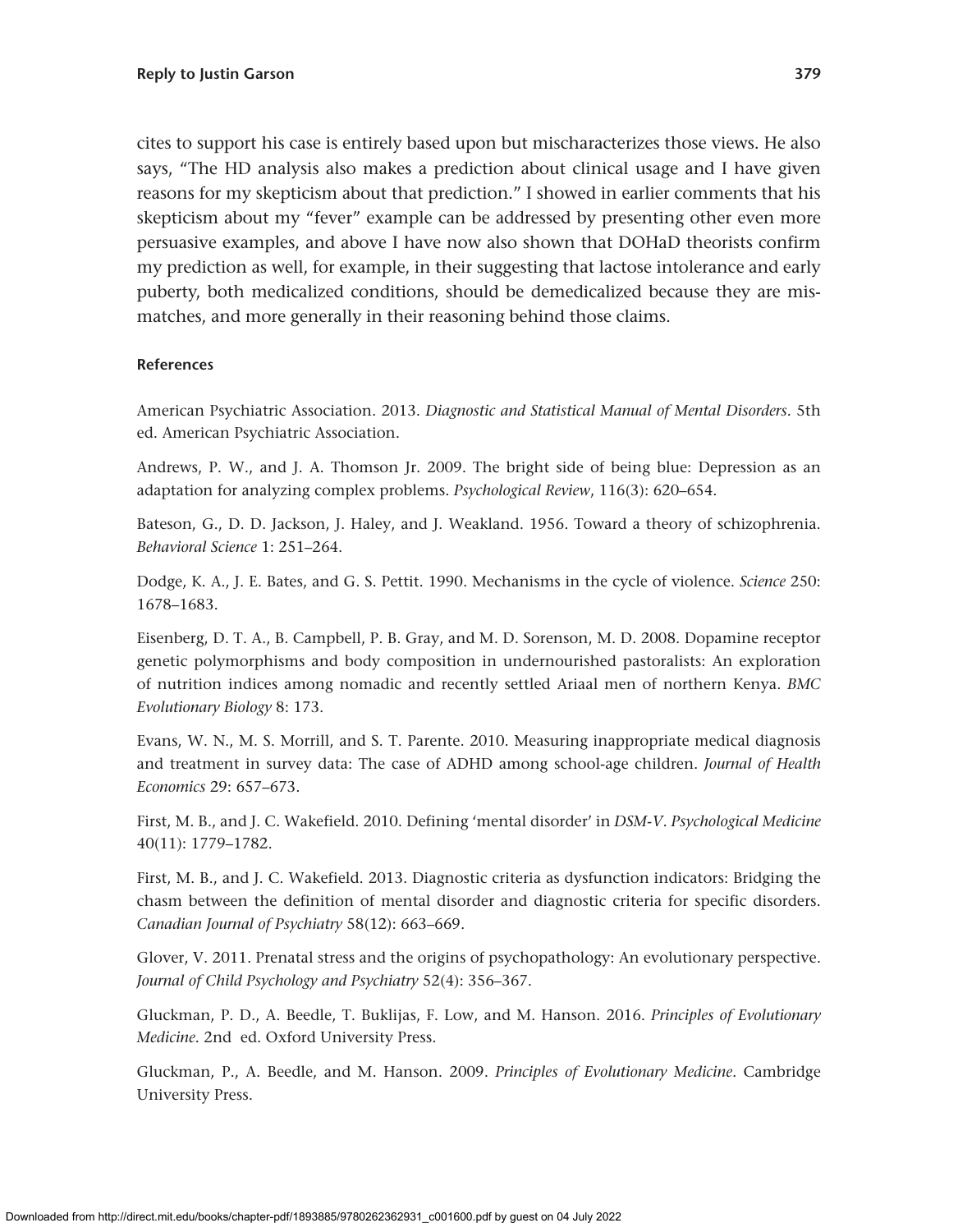Gluckman, P. D., and M. A. Hanson. 2004. Living with the past: Evolution, development, and patterns of disease. *Science* 305(17): 1733–1736.

Gluckman, P. D, and M. A. Hanson (eds.). 2006a. *Developmental Origins of Health and Disease.* Oxford University Press.

Gluckman, P. D., and M. A. Hanson. 2006b. The developmental origins of health and disease: An overview. In *The Developmental Origins of Health and Disease,* P. D. Gluckman and M. A. Hanson (eds.), 1–5. Cambridge University Press.

Gluckman, P. D., and M. A. Hanson. 2006c. The conceptual basis for the developmental origins of health and disease. In *The Developmental Origins of Health and Disease,* P. D. Gluckman and M. A. Hanson (eds.), 33–50. Cambridge University Press.

Gluckman, P. D., and M. A. Hanson. 2006d. The evolution of puberty. *Molecular and Cellular Endocrinology* 254–255: 26–31.

Gluckman, P. D., and M. A. Hanson. 2006e. Evolution, development and timing of puberty. *Trends in Endocrinology and Metabolism* 17(1): 7–12.

Gluckman, P. D., M. A. Hanson, and A. S. Beedle. 2007. Early life events and their consequences for later disease: A life history and evolutionary perspective. *American Journal of Human Biology* 19(1): 1–19.

Gluckman, P. D., M. A. Hanson, and C. Pinal. 2005. The developmental origins of adult disease. *Maternal & Child Nutrition* 1(3): 130–141.

Gluckman, P. D., M. A. Hanson, and H. G. Spencer. 2005. Predictive adaptive responses and human evolution. *TRENDS in Ecology and Evolution* 20(10): 527–553.

Gluckman, P. D., M. A. Hanson, H. G. Spencer, and P. Bateson. 2005. Environmental influences during development and their later consequences for health and disease: Implications for the interpretation of empirical studies. *Proceedings of the Royal Society B: Biological Sciences* 272(1564): 671–677.

Godfrey, K. 2006. The 'developmental origins' hypothesis: Epidemiology. In *The Developmental Origins of Health and Disease,* P. D. Gluckman and M. A. Hanson (eds.), 6–32. Cambridge University Press.

Godfrey, K. M., K. A. Lillycrop, G. C. Burdge, P. D. Gluckman, and M. A. Hanson. 2007. Epigenetic mechanisms and the mismatch concept of the developmental origins of health and disease. *Pediatric Research* 61(5, pt. 2): 5R–10R.

Kinner, S. 2003. Psychopathy as an adaptation: Implications for society and social policy. In *Psychological Dimensions to War and Peace. Evolutionary Psychology and Violence: A Primer for Policymakers and Public Policy Advocates,* R. W. Bloom and N. Dess (eds.), 57–81. Praeger/Greenwood.

Knoll, J. L., IV, and R. W. Pie. 2019. Cruel, immoral behavior is not mental illness. *Psychiatric Times*, August 19. [https://www.psychiatrictimes.com/couch-crisis/cruel-immoral-behavior-not](https://www.psychiatrictimes.com/couch-crisis/cruel-immoral-behavior-not-mental-illness) [-mental-illness](https://www.psychiatrictimes.com/couch-crisis/cruel-immoral-behavior-not-mental-illness).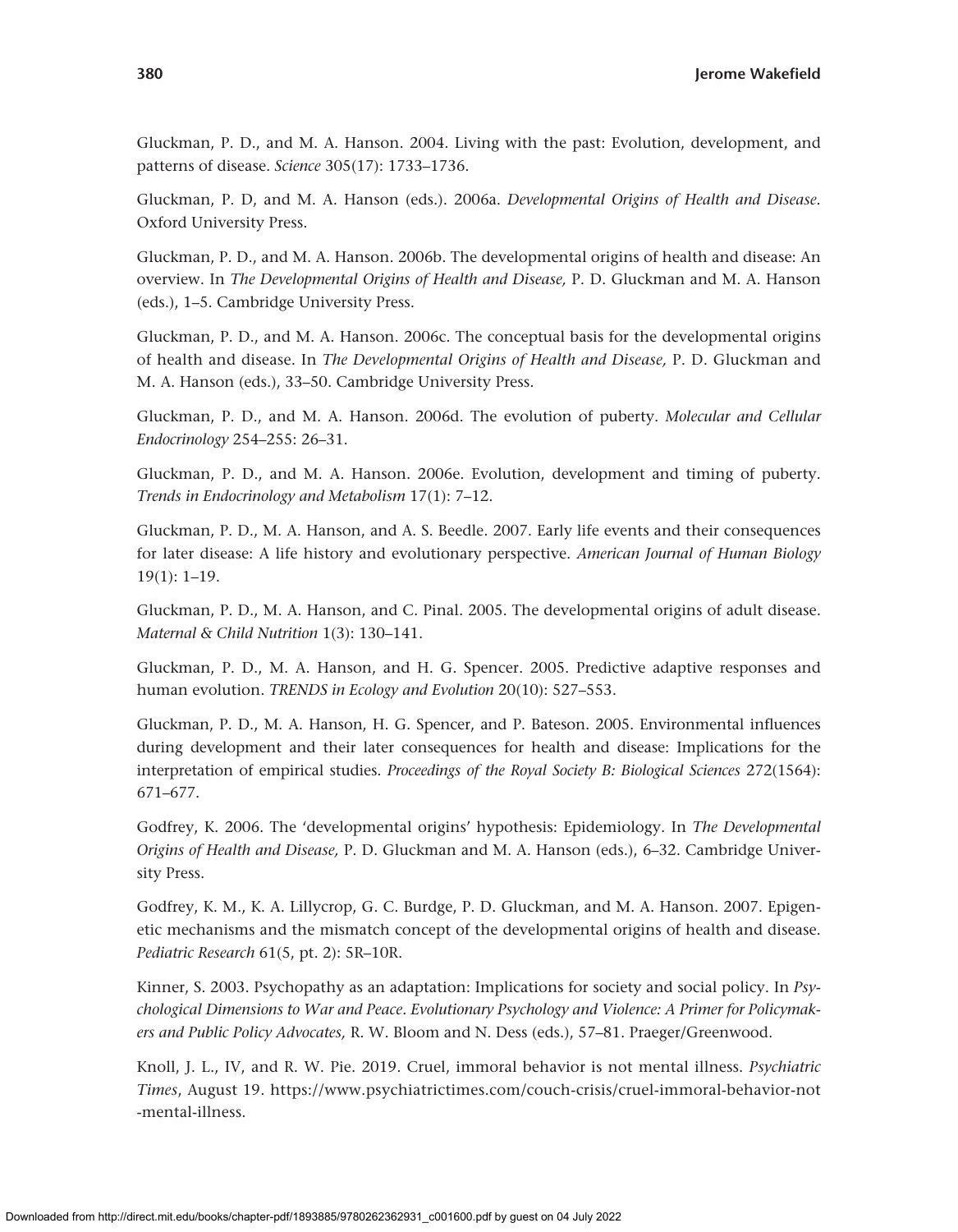Krupp, D. B., L. A. Sewall, M. L. Lalumière, C. Sheriff, and G. T. Harris. 2012. Nepotistic patterns of violent psychopathy: Evidence for adaption? *Frontiers in Psychology* 3: 1–8.

Krupp, D. B., L. A. Sewall, M. L. Lalumière, C. Sheriff, and G. T. Harris. 2013. Psychopathy, adaption, and disorder. *Frontiers in Psychology* 4: 1–5.

Laing, R. D. 1967. *The Politics of Experience*. Penguin Books.

Lalumière, M. L., G. T. Harris, and M. E. Rice. 2001. Psychopathy and developmental instability. *Evolution and Human Behavior* 22(2): 75–90.

Low, F., and P. D. Gluckman. 2016. Evolutionary medicine III: Mismatch. In *Encyclopedia of Evolutionary Biology,* R. M. Kilman (ed.), 69. Academic Press.

Low, F. M., P. D. Gluckman, and M. A. Hanson. 2012. Developmental plasticity, epigenetics and human health. *Evolutionary Biology* 39(4): 650–665.

Machalek, R. 1995. Sociobiology, sociopathy, and social policy. *Behavioral and Brain Sciences* 18(3): 564.

McGuire, M., and A. Triosi. 1998. *Darwinian Psychiatry*. Oxford University Press.

Mealey, L. 1995. Primary sociopathy (psychopathy) is a type, secondary is not. *Behavioral and Brain Sciences* 18(3): 579–599.

Moffitt T. E. 1993. Adolescence-limited and life-course-persistent antisocial behavior: A developmental taxonomy. *Psychological Review* 100: 674–701.

Neander, K. 1995. Misrepresenting and malfunctioning. *Philosophical Studies* 79: 109–141.

Nesse, R. M. 2000. Is depression an adaptation? *Archives of General Psychiatry* 57(1): 14–20.

Reimer, M. 2008. Psychopathy without (the language of) disorder. *Neuroethics* 1(3): 185–198.

Richters, J., and S. Hinshaw. 1999. The abduction of disorder in psychiatry. *Journal of Abnormal Psychiatry* 108: 438–445.

Spitzer, R. L. 1997. Brief comments from a psychiatric nosologist weary from his own attempts to define mental disorder: Why Ossorio's definition muddles and Wakefield's "harmful dysfunction" illuminates the issues. *Clinical Psychology: Science and Practice* 4(3): 259–261.

Spitzer, R. L. 1999. Harmful dysfunction and the *DSM* definition of mental disorder. *Journal of Abnormal Psychology* 108(3): 430–432.

Szasz, T. S. 1974. *The Myth of Mental Illness: Foundations of a Theory of Personal Conduct.* Rev. ed. Harper & Row.

Troisi, A. 2015. The evolutionary diagnosis of mental disorder. *WIREs Cognitive Science* 6: 323–331.

Troisi, A., and M. McGuire. 2002. Darwinian psychiatry and the concept of mental disorder. *Neuroendocrinology Letters* 23(suppl. 4): 31–38.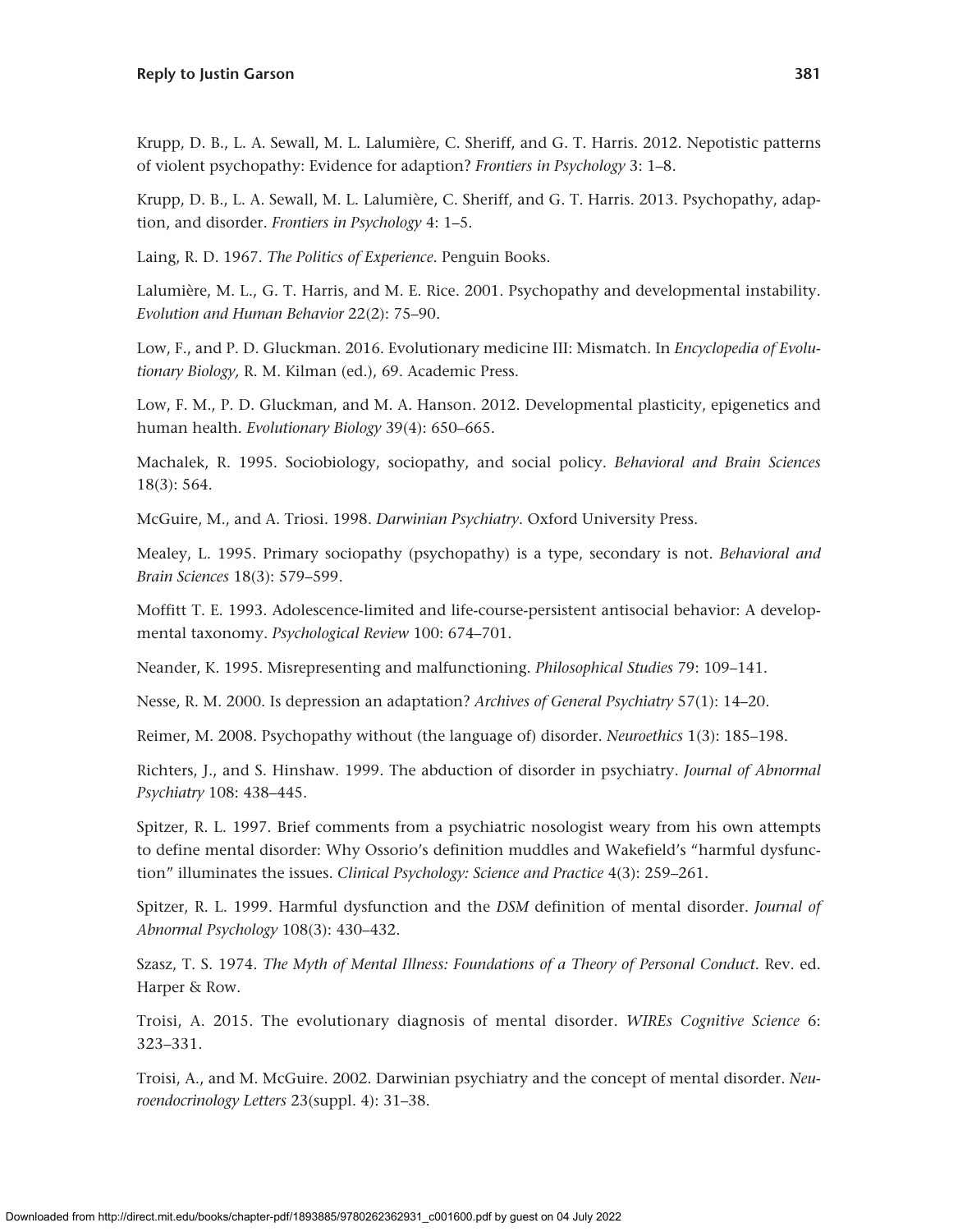Ullman, L. P., and L. Krasner. 1969. *A Psychological Approach to Abnormal Behavior*. Prentice-Hall.

Wakefield, J. C. 1992a. The concept of mental disorder: On the boundary between biological facts and social values. *American Psychologist* 47: 373–388.

Wakefield, J. C. 1992b. Disorder as harmful dysfunction: A conceptual critique of *DSM-III-R*'s definition of mental disorder. *Psychological Review* 99: 232–247.

Wakefield, J. C. 1993. Limits of operationalization: A critique of Spitzer and Endicott's (1978) proposed operational criteria of mental disorder. *Journal of Abnormal Psychology* 102: 160–172.

Wakefield, J. C. 1995. Dysfunction as a value-free concept: A reply to Sadler and Agich. *Philosophy, Psychiatry, and Psychology* 2: 233–46.

Wakefield, J. C. 1997a. Diagnosing *DSM-IV*, part 1: *DSM-IV* and the concept of mental disorder. *Behaviour Research and Therapy* 35: 633–650.

Wakefield, J. C. 1997b. Diagnosing *DSM-IV*, part 2: Eysenck (1986) and the essentialist fallacy. *Behaviour Research and Therapy*: 35: 651–666.

Wakefield, J. C. 1997c. Normal inability versus pathological disability: Why Ossorio's (1985) definition of mental disorder is not sufficient. *Clinical Psychology: Science and Practice* 4: 249–258.

Wakefield, J. C. 1997d. When is development disordered? Developmental psychopathology and the harmful dysfunction analysis of mental disorder. *Development and Psychopathology* 9: 269–290.

Wakefield, J. C. 1998. The *DSM*'s theory-neutral nosology is scientifically progressive: Response to Follette and Houts. *Journal of Consulting and Clinical Psychology* 66: 846–852.

Wakefield, J. C. 1999a. Evolutionary versus prototype analyses of the concept of disorder. *Journal of Abnormal Psychology* 108: 374–399.

Wakefield, J. C. 1999b. Mental disorder as a black box essentialist concept. *Journal of Abnormal Psychology* 108: 465–472.

Wakefield, J. C. 2000a. Aristotle as sociobiologist: The "function of a human being" argument, black box essentialism, and the concept of mental disorder. *Philosophy, Psychiatry, and Psychology* 7: 17–44.

Wakefield, J. C. 2000b. Spandrels, vestigial organs, and such: Reply to Murphy and Woolfolk's "The harmful dysfunction analysis of mental disorder." *Philosophy, Psychiatry, and Psychology* 7: 253–269.

Wakefield, J. C. 2001. Evolutionary history versus current causal role in the definition of disorder: Reply to McNally. *Behaviour Research and Therapy* 39: 347–366.

Wakefield, J. C. 2006. What makes a mental disorder mental? *Philosophy, Psychiatry, and Psychology* 13: 123–131.

Wakefield, J. C. 2007. The concept of mental disorder: Diagnostic implications of the harmful dysfunction analysis. *World Psychiatry* 6: 149–156.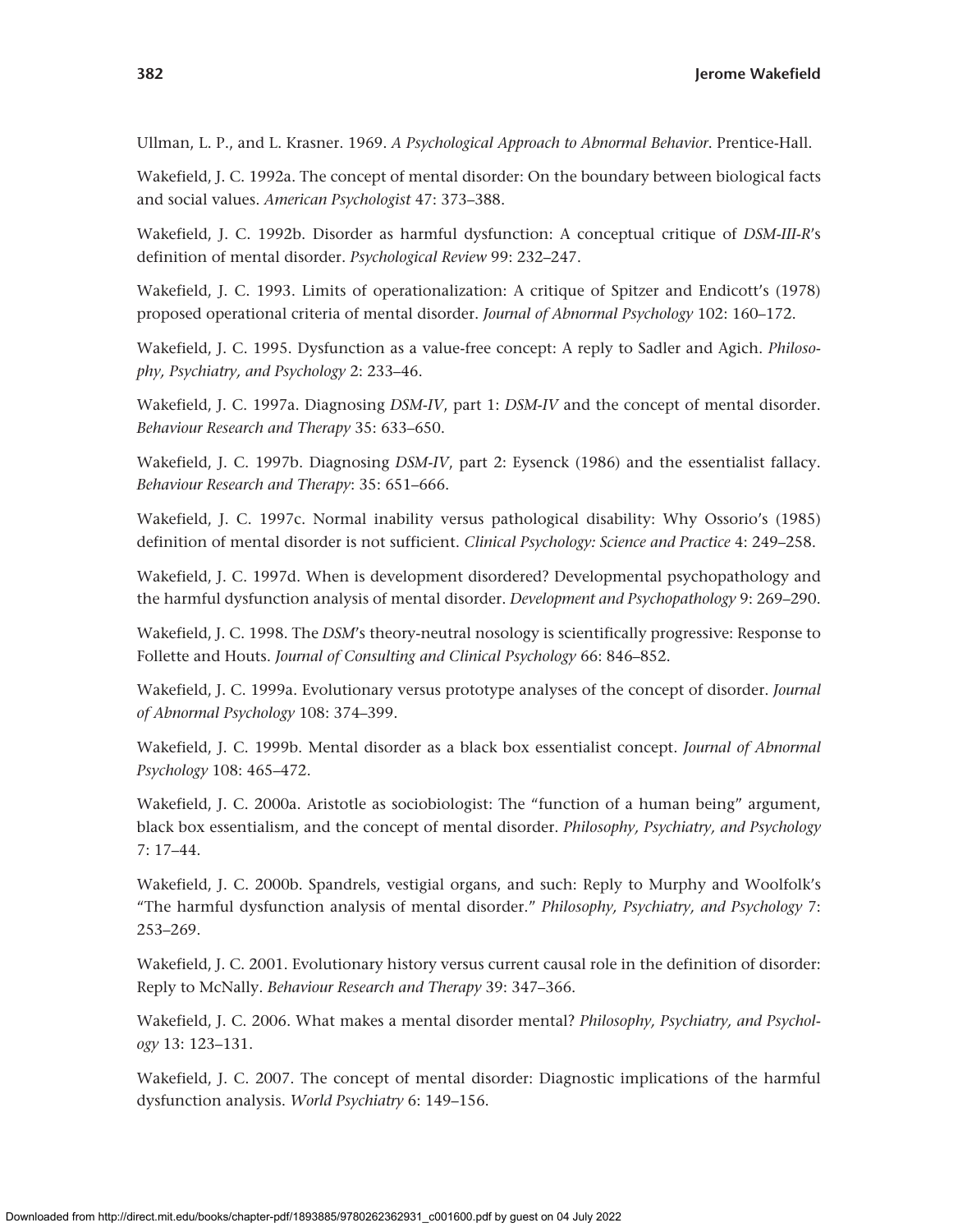Wakefield, J. C. 2009. Mental disorder and moral responsibility: Disorders of personhood as harmful dysfunctions, with special reference to alcoholism. *Philosophy, Psychiatry, and Psychology* 16: 91–99.

Wakefield, J. C. 2011. Darwin, functional explanation, and the philosophy of psychiatry. In *Maladapting Minds: Philosophy, Psychiatry, and Evolutionary Theory,* P. R. Andriaens and A. De Block (eds.), 143–172. Oxford University Press.

Wakefield, J. C. 2014. The biostatistical theory versus the harmful dysfunction analysis, part 1: Is part-dysfunction a sufficient condition for medical disorder? *Journal of Medicine and Philosophy* 39: 648–682.

Wakefield, J. C. 2016a. The concepts of biological function and dysfunction: Toward a conceptual foundation for evolutionary psychopathology. In *Handbook of Evolutionary Psychology,* D. Buss (ed.), 2nd ed., vol. 2, 988–1006. Oxford University Press.

Wakefield, J. C. 2016b. Diagnostic issues and controversies in *DSM-5*: Return of the false positives problem. *Annual Review of Clinical Psychology* 12: 105–132.

Wakefield, J. C., and M. B. First. 2003. Clarifying the distinction between disorder and nondisorder: Confronting the overdiagnosis ("false positives") problem in *DSM-V*. In *Advancing DSM: Dilemmas in Psychiatric Diagnosis*, K. A. Phillips, M. B. First, and H. A. Pincus (eds.), 23–56. American Psychiatric Press.

Wakefield, J. C., and M. B. First. 2012. Placing symptoms in context: The role of contextual criteria in reducing false positives in *DSM* diagnosis. *Comprehensive Psychiatry* 53: 130–139.

Zoega, H., U. A. Valdimarsdottir, and S. Hernandez-Dıaz. 2012. Age, academic performance, and stimulant prescribing for ADHD: A nationwide cohort study. *Pediatrics* 130: 1012–1018.